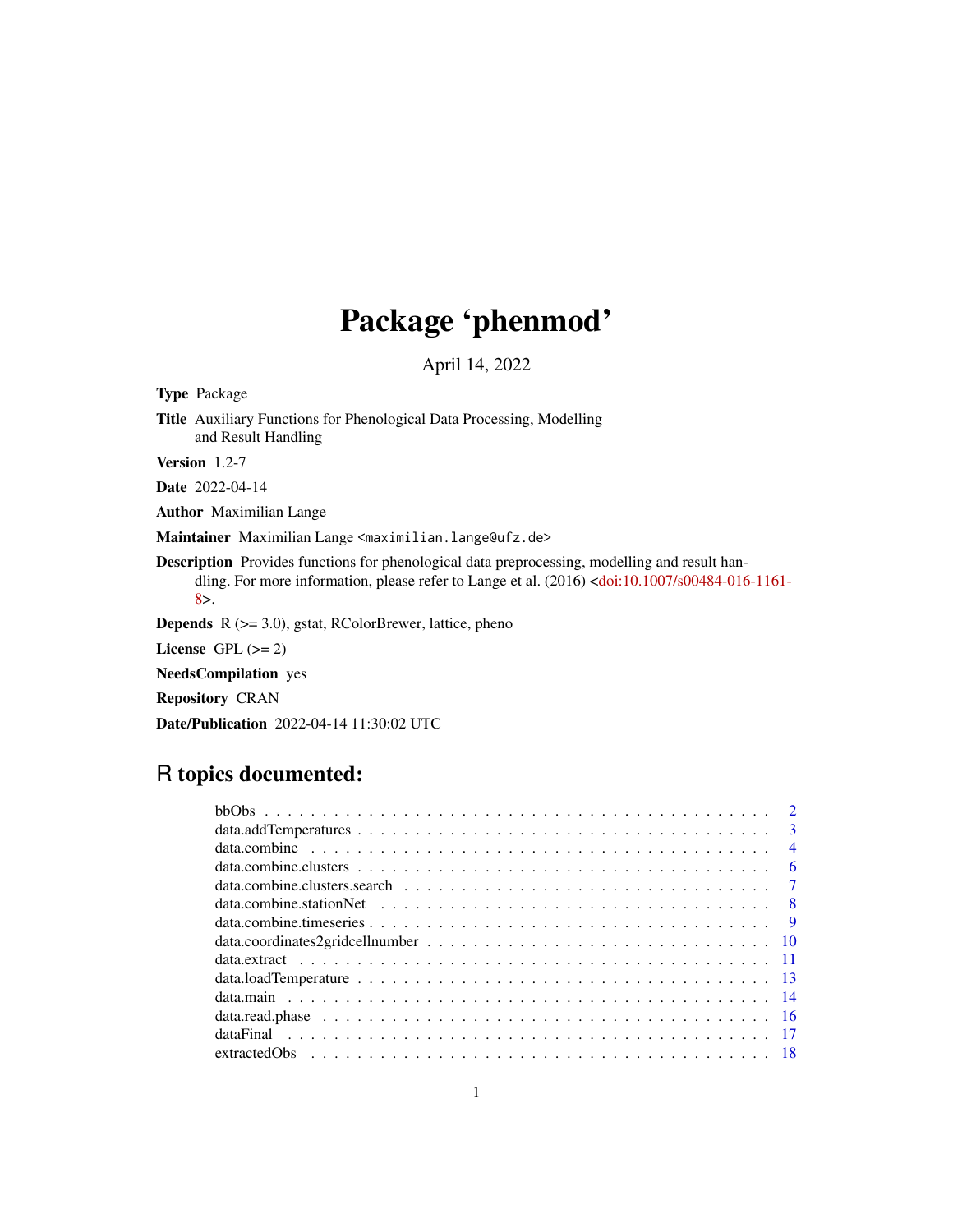#### <span id="page-1-0"></span>2 bbObs and the contract of the contract of the contract of the contract of the contract of the contract of the contract of the contract of the contract of the contract of the contract of the contract of the contract of th

| Index | 37 |
|-------|----|

<span id="page-1-1"></span>

bbObs *Phenological observation: budburst*

### Description

This dataset gives an example of budburst observations from the German Weather Service (DWD) obtainable by the plant phenological online database PPODB. The dataset was extracted out of the downloadable tsv-File by use of [data.read.phase](#page-15-1).

#### Usage

data(bbObs)

### Format

A dataframe containing three observations.

### Source

Plant Phenological Online Database (PPODB), <http://www.phenology.de>

### References

Dierenbach, J., Badeck, F.W., Schaber, J., 2013. The plant phenological online database (PPODB): an online database for long-term phenological data. International Journal of Biometeorology , 1-8.

#### See Also

[data.read.phase](#page-15-1),[lcObs](#page-17-1)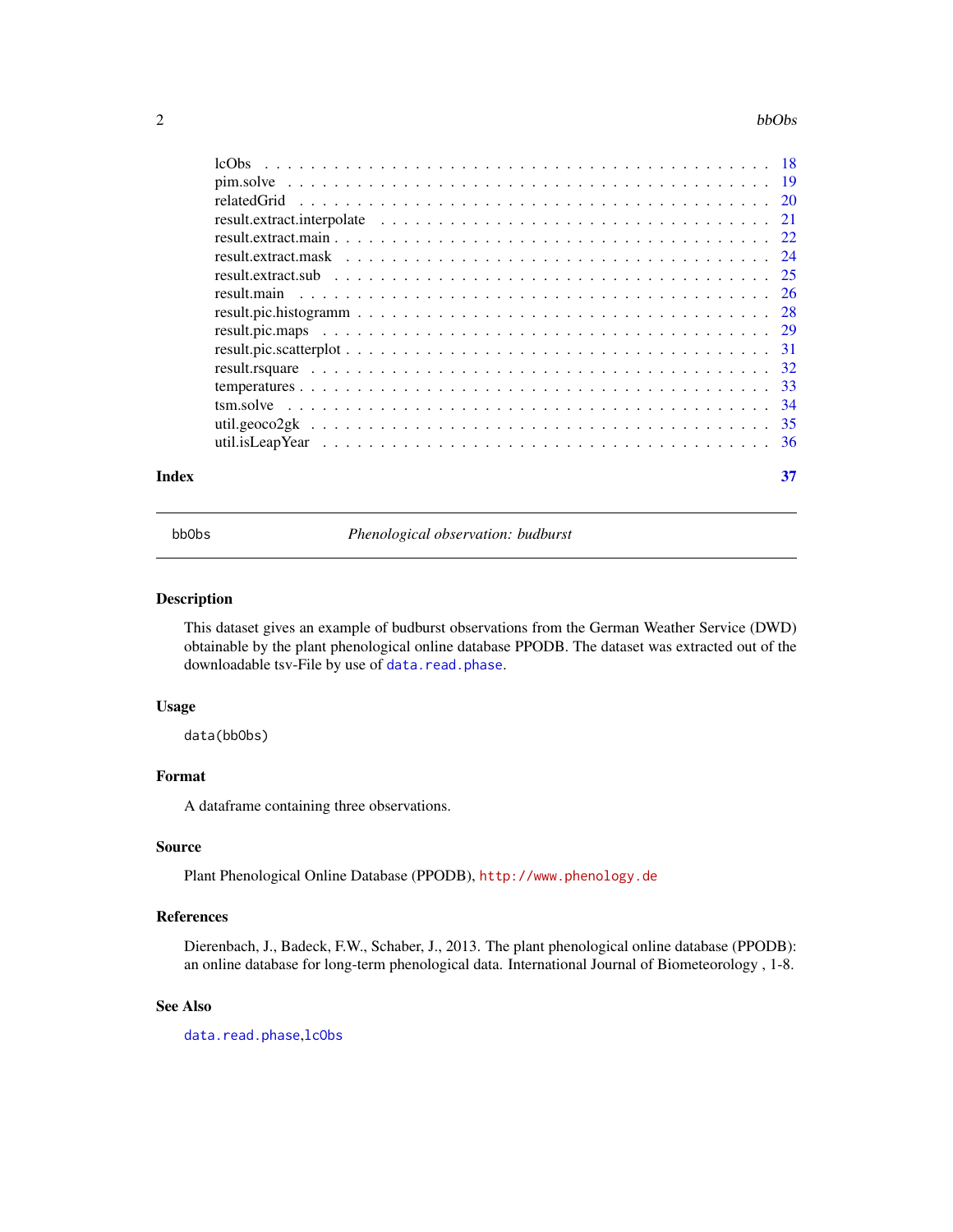<span id="page-2-1"></span><span id="page-2-0"></span>data.addTemperatures *Add temperature data to a dataset.*

#### Description

Adds a temperature vector to a dataset containing spatial and seasonal phenological information.

### Usage

```
data.addTemperatures(dataset, grid.related.to.Temperatures,
temperature.filenames,
temperature.matrix, temperature.scale.factor,
out2File=FALSE, silent=FALSE)
```
### Arguments

| dataset                  | A dataset containing spatial and seasonal phenological information. Can be                      |  |  |
|--------------------------|-------------------------------------------------------------------------------------------------|--|--|
|                          | created by using function data.extract.                                                         |  |  |
|                          | grid.related.to.Temperatures                                                                    |  |  |
|                          | A grid containing spatial informations for the temperature data.                                |  |  |
| temperature.filenames    |                                                                                                 |  |  |
|                          | The full name of temperature files. The filenames have to contain the year                      |  |  |
|                          | (YYYY) of the temperature observation. The files should be stored as RData-                     |  |  |
|                          | Files and have to contain a matrix called 'edk.one.year' with 366 columns (one                  |  |  |
|                          | per day) and the number of rows equal to the number of rows in 'grid.related.to.Temperatures'.  |  |  |
|                          | Should have the value NULL if a temperature matrix should be used instead.                      |  |  |
| temperature.matrix       |                                                                                                 |  |  |
|                          | An array containing temperature data. The year of the observation should given                  |  |  |
|                          | as rowname, the columns should equal the julian day of the observation and the                  |  |  |
|                          | third dimension of the array should equal the location given in 'grid.related.to.Temperatures'. |  |  |
|                          | The matrix will be used instead of temperature files if 'temperature.filenames'                 |  |  |
|                          | is NULL.                                                                                        |  |  |
| temperature.scale.factor |                                                                                                 |  |  |
|                          | The down-scaling factor for the temperature data (needed if the data is scaled).                |  |  |
| out2File                 | A boolean value determining wether the output will be stored in log-files.                      |  |  |
| silent                   | A boolean value determining wether the function should generate output mes-<br>sages or not.    |  |  |
|                          |                                                                                                 |  |  |

### Details

Adds a temperature vector to a dataset containing spatial (The coordinates of the station as Gauss-Krueger coordinates) and seasonal (The year for which the budburst day should be modelled and the leafcolouring day of the previous year) phenological information.

### Value

A dataset containing spatial and seasonal phenological data and the added temperatures.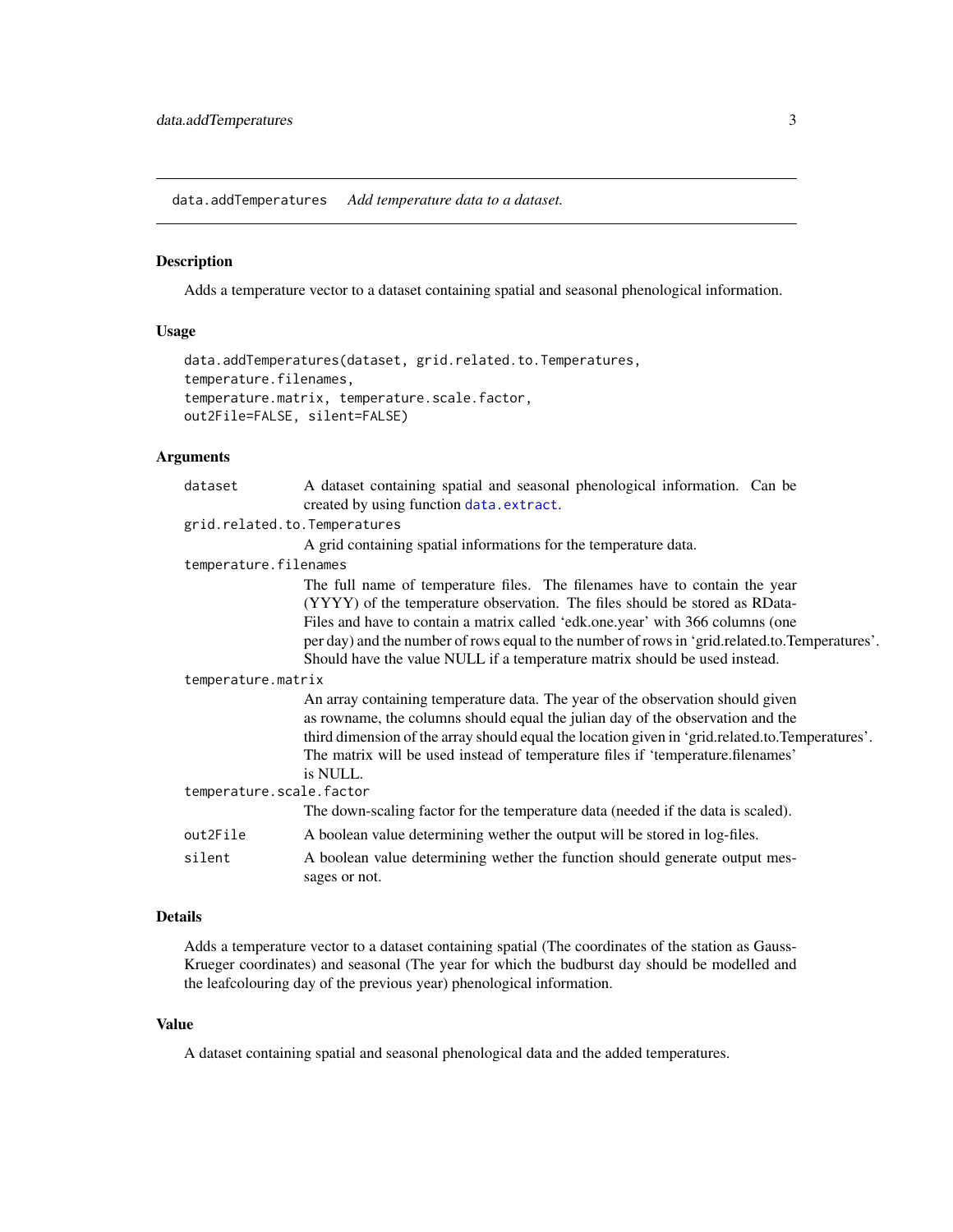#### <span id="page-3-0"></span>Author(s)

Daniel Doktor, Maximilian Lange

#### See Also

[data.loadTemperature](#page-12-1),[data.extract](#page-10-1),[relatedGrid](#page-19-1),[temperatures](#page-32-1)

### Examples

```
## load extracted observations as created by 'data.extract'
 data(extractedObs)
 ## load temperature data
 data(temperatures)
 ## load grid with spatial informations for temperature files
 data(relatedGrid)
 ## add temperatures from files in working directory
 dataset <- data.addTemperatures(dataset=extractedObs,
out2File=FALSE,
grid.related.to.Temperatures=relatedGrid,
temperature.filenames=NULL,
temperature.matrix=temperatures,
temperature.scale.factor=0.1)
 ## resulting dataset should equal 'dataFinal'
 data(dataFinal)
 dataFinal
 dataset
```
### <span id="page-3-1"></span>data.combine *Main function to combine timeseries*

#### Description

This function creates a station net and builds clusters of stations out of it. These clusters are used to create combined timeseries.

### Usage

```
data.combine(dataset, range=5000, alt.range=50, shuffle=TRUE,
tries=100, silent=FALSE, out2File=FALSE,
clusters.tmp.file="tmpcluster.RData")
```
#### Arguments

| dataset | A dataset created by data. extract containing the information that should be              |
|---------|-------------------------------------------------------------------------------------------|
|         | used to generate the combined timeseries.                                                 |
| range   | The maximum distance between two stations that should be connected in the<br>station net. |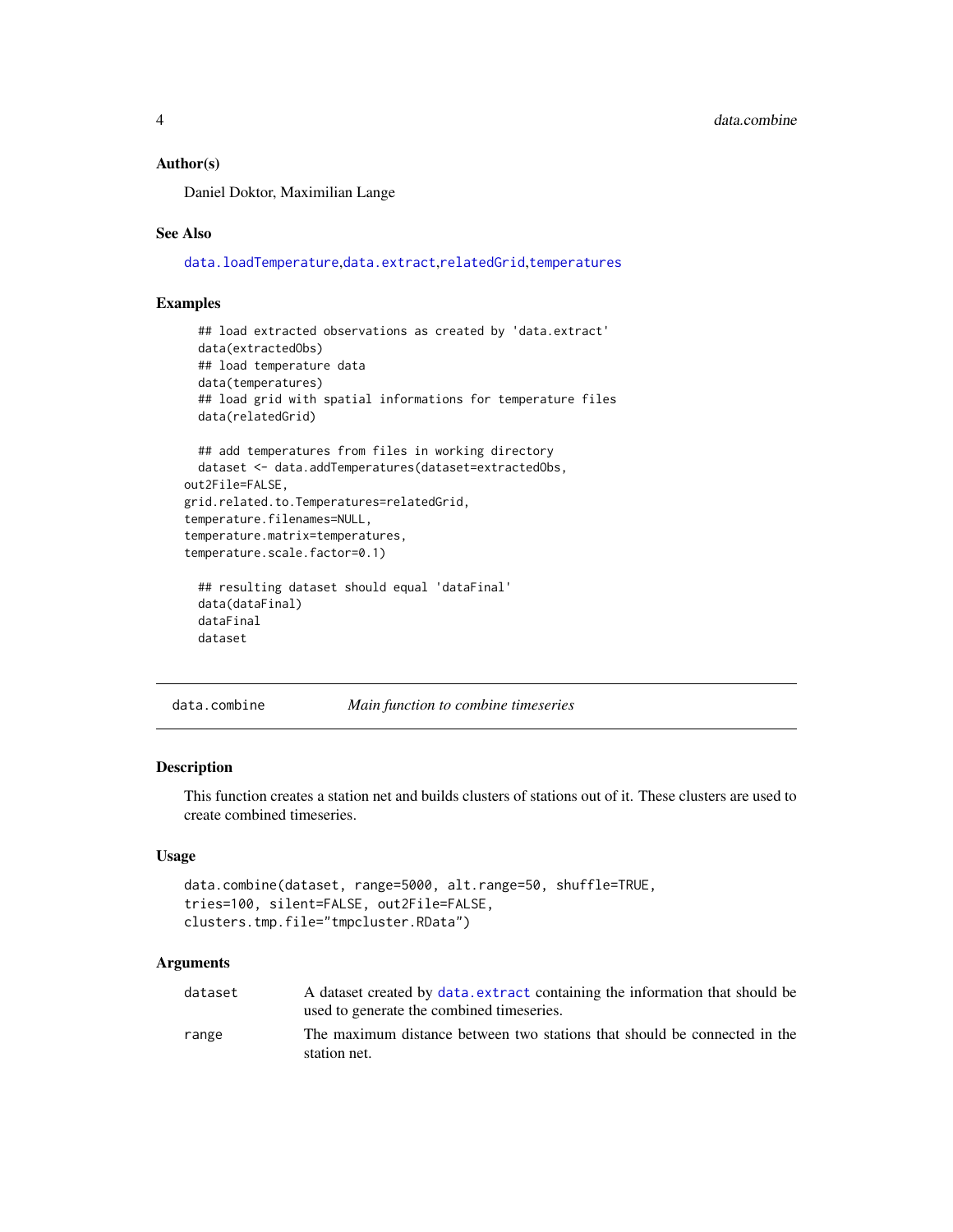#### <span id="page-4-0"></span>data.combine 5

| alt.range         | The maximum altitude difference between two stations that should be connected<br>in the station net.                                                                                                                                    |  |
|-------------------|-----------------------------------------------------------------------------------------------------------------------------------------------------------------------------------------------------------------------------------------|--|
| shuffle           | A boolean value determining wether the stations should be processed in their<br>order (value: FALSE) or if they should be shuffled befor processing (value:<br>TRUE). Shuffled stations produce different results each run.             |  |
| tries             | If value of 'shuffle' is true, the integer value 'tries' determines how much cluster-<br>lists should be created. The cluster-list with the lowest number of entries will be<br>returned (this will increase the size of the clusters). |  |
| silent            | A boolean value determining wether the function should generate output mes-<br>sages or not.                                                                                                                                            |  |
| out2File          | A boolean value determining wether the output will be stored in log-files.                                                                                                                                                              |  |
| clusters.tmp.file |                                                                                                                                                                                                                                         |  |
|                   | A file where the clusters are saved for evaluation. If the value is NULL, no file<br>will be created.                                                                                                                                   |  |

### Details

This function joins the functions [data.combine.stationNet](#page-7-1), [data.combine.clusters](#page-5-1) and [data.combine.timeseries](#page-8-1).

### Value

A dataset containing the combined timeseries as a data.frame with same columns like a data.frame created by [data.extract](#page-10-1).

### Author(s)

Daniel Doktor, Maximilian Lange

#### References

Schaber J., Badeck F. (2002). Evaluation of methods for the combination of phenological time series and outlier detection. Tree Physiology, 22:973-982

#### See Also

[data.combine.clusters](#page-5-1),[data.combine.stationNet](#page-7-1),[data.combine.timeseries](#page-8-1)

#### Examples

```
## load extracted observations as created by 'data.extract'
 data(extractedObs)
 ## combine timeseries
 data.combined <- data.combine(dataset=extractedObs, range=5000,
alt.range=50, shuffle=TRUE, tries=3,
silent=FALSE, out2File=FALSE,
clusters.tmp.file=NULL)
```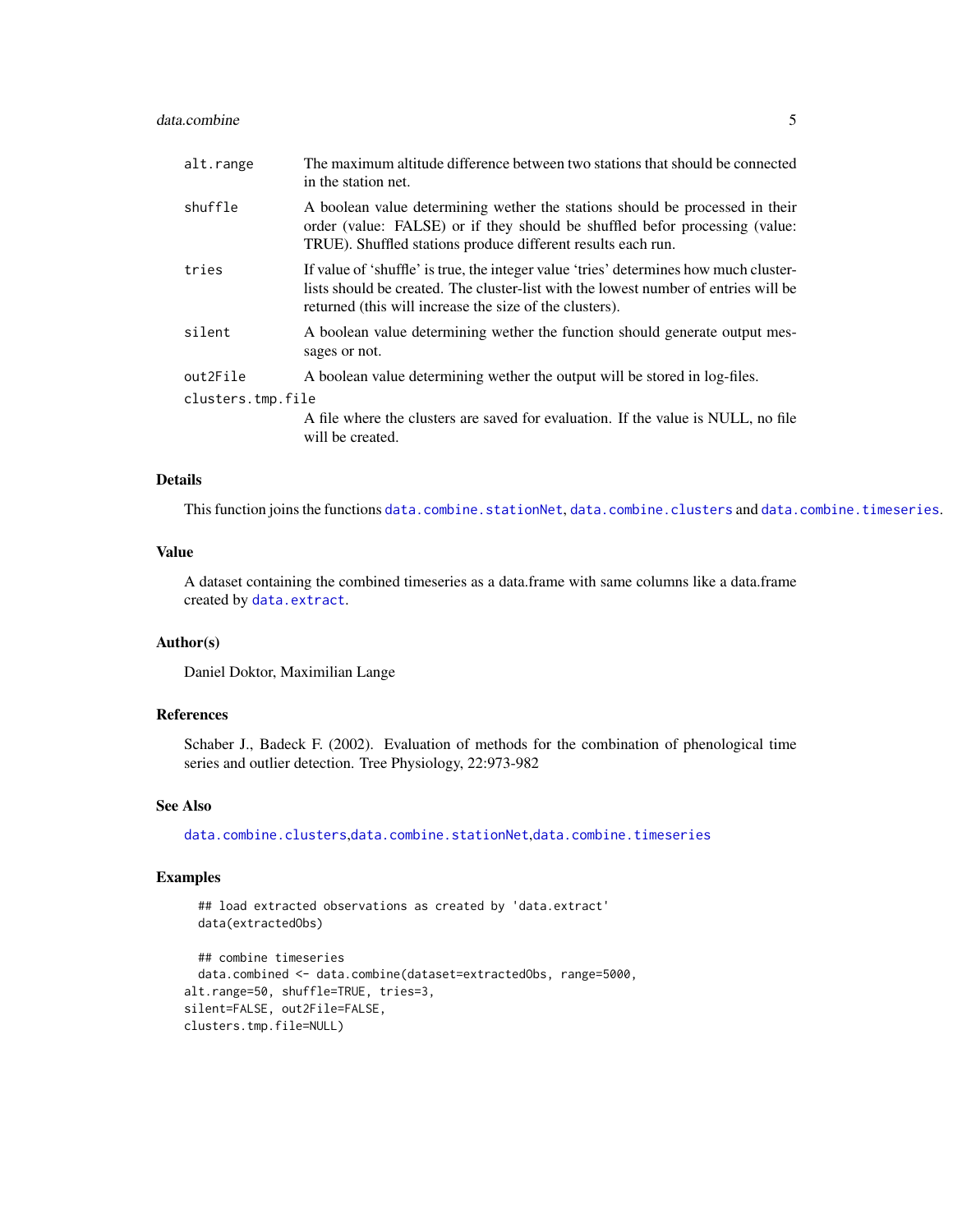<span id="page-5-1"></span><span id="page-5-0"></span>data.combine.clusters *Station cluster creation.*

### Description

Creates a list of station clusters.

### Usage

```
data.combine.clusters(dataset, stations.net,
shuffle=TRUE, tries=100,
silent=FALSE, out2File=FALSE)
```
### Arguments

| dataset      | The dataset with the stations to cluster and their coordinates.                                                                                                                                                                         |
|--------------|-----------------------------------------------------------------------------------------------------------------------------------------------------------------------------------------------------------------------------------------|
| stations.net | A list containing the information which stations are neighbours. Created by<br>function data.combine.stationNet.                                                                                                                        |
| shuffle      | A boolean value determining wether the stations should be processed in their<br>order (value: FALSE) or if they should be shuffled befor processing (value:<br>TRUE). Shuffled stations produce different results each run.             |
| tries        | If value of 'shuffle' is true, the integer value 'tries' determines how much cluster-<br>lists should be created. The cluster-list with the lowest number of entries will be<br>returned (this will increase the size of the clusters). |
| silent       | A boolean value determining wether the function should generate output mes-<br>sages or not.                                                                                                                                            |
| out2File     | A boolean value determining wether the output will be stored in log-files.                                                                                                                                                              |

### Details

Creates a list of station clusters by randomly creating clusters (if value of 'shuffle' is TRUE) and chosing the list with the lowest number of clusters.

### Value

Returns a list of station clusters (a station cluster is a vector containing related stations).

#### Author(s)

Daniel Doktor, Maximilian Lange

#### See Also

[data.combine.clusters.search](#page-6-1),[data.combine.stationNet](#page-7-1)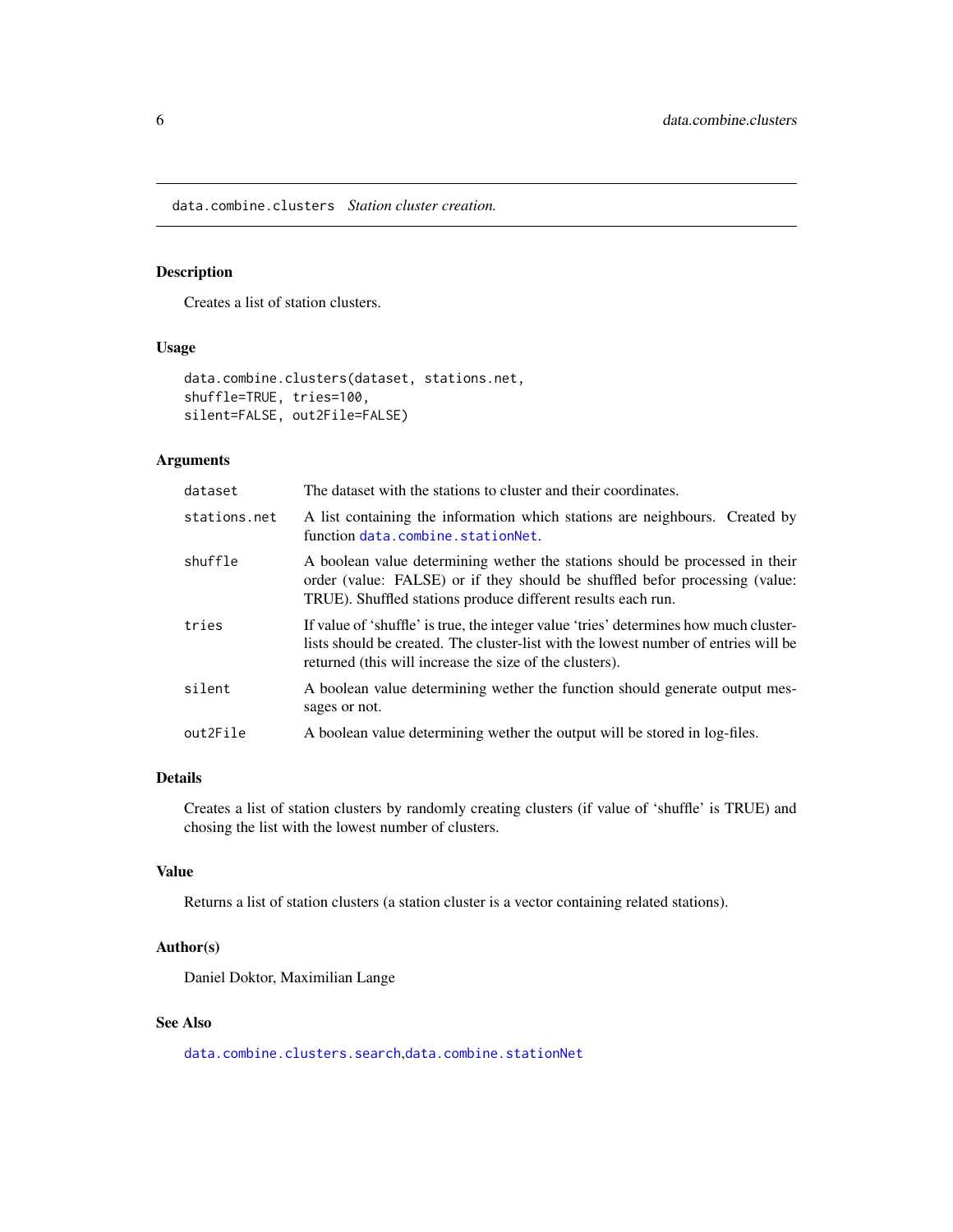### <span id="page-6-0"></span>data.combine.clusters.search 7

### Examples

```
## load extracted observations as created by 'data.extract'
 data(extractedObs)
 ## create station net
 stations.net <- data.combine.stationNet(extractedObs,
range=5000, alt.range=50, silent=FALSE,
out2File=FALSE)
 ## search clusters in station net
 clusters <- data.combine.clusters(extractedObs, stations.net,
shuffle=TRUE, tries=3, silent=FALSE,
out2File=FALSE)
```
<span id="page-6-1"></span>data.combine.clusters.search *Cluster search*

### Description

Searches clusters in a station net.

### Usage

```
data.combine.clusters.search(stations, stations.net,
shuffle=TRUE)
```
#### Arguments

| stations     | A list of all stations.                                                                                                                                               |
|--------------|-----------------------------------------------------------------------------------------------------------------------------------------------------------------------|
| stations.net | A list of neighbourstations (neighbours of the station at same list position in list<br>'stations').                                                                  |
| shuffle      | A boolean value determining wether the stations should be processed in their<br>order (value: FALSE) or if they should be shuffled befor processing (value:<br>TRUE). |

### Details

Searches related stations in a station net. If value of 'shuffle' is TRUE, each run of this method produces different results.

### Value

Returns a list containing related stations.

### Author(s)

Daniel Doktor, Maximilian Lange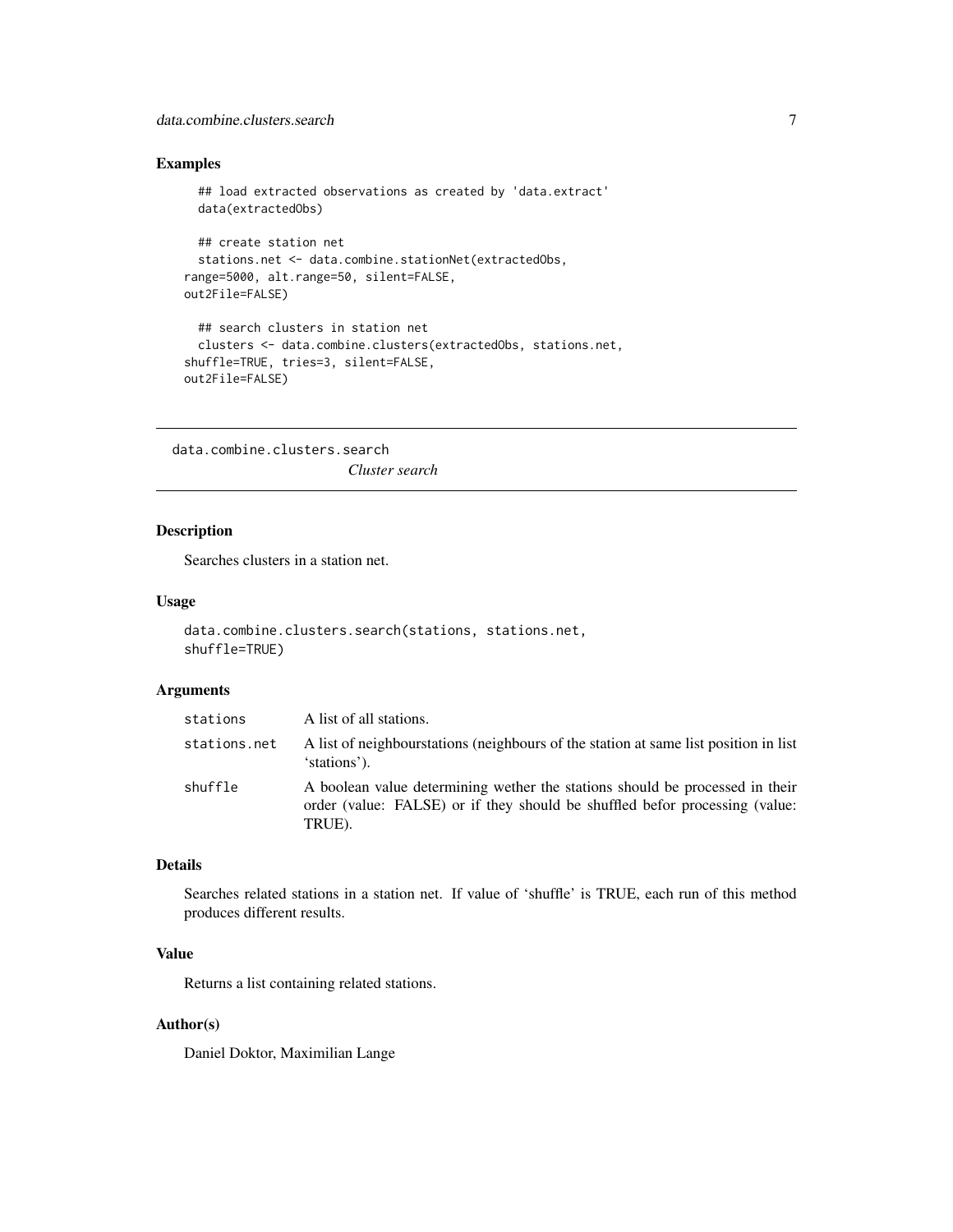### Examples

```
## load extracted observations as created by 'data.extract'
 data(extractedObs)
 ## create station net
 stations.net <- data.combine.stationNet(extractedObs, range=5000,
alt.range=50, silent=FALSE, out2File=FALSE)
 ## search clusters in station net
 stations <- as.list(unique(extractedObs$STAT_ID))
 clusters <- data.combine.clusters.search(stations,
stations.net, shuffle=TRUE)
```
<span id="page-7-1"></span>data.combine.stationNet

*Station net creator*

## Description

Creates a net of the stations of dataset by checking the distances between the stations.

### Usage

```
data.combine.stationNet(dataset, range,
alt.range, silent=FALSE,
out2File=FALSE)
```
### Arguments

| dataset   | A dataset created by data. extract containing the information that should be<br>used to generate the station net. |
|-----------|-------------------------------------------------------------------------------------------------------------------|
| range     | The maximum distance between two stations that should be connected in the<br>net.                                 |
| alt.range | The maximum altitude difference between two stations that should be connected<br>in the net.                      |
| silent    | A boolean value determining wether the function should generate output mes-<br>sages or not.                      |
| out2File  | A boolean value determining wether the output will be stored in log-files.                                        |

### Details

Only stations with a maximal distance of 'range' and maximal altitude difference of 'alt.range' are connected.

<span id="page-7-0"></span>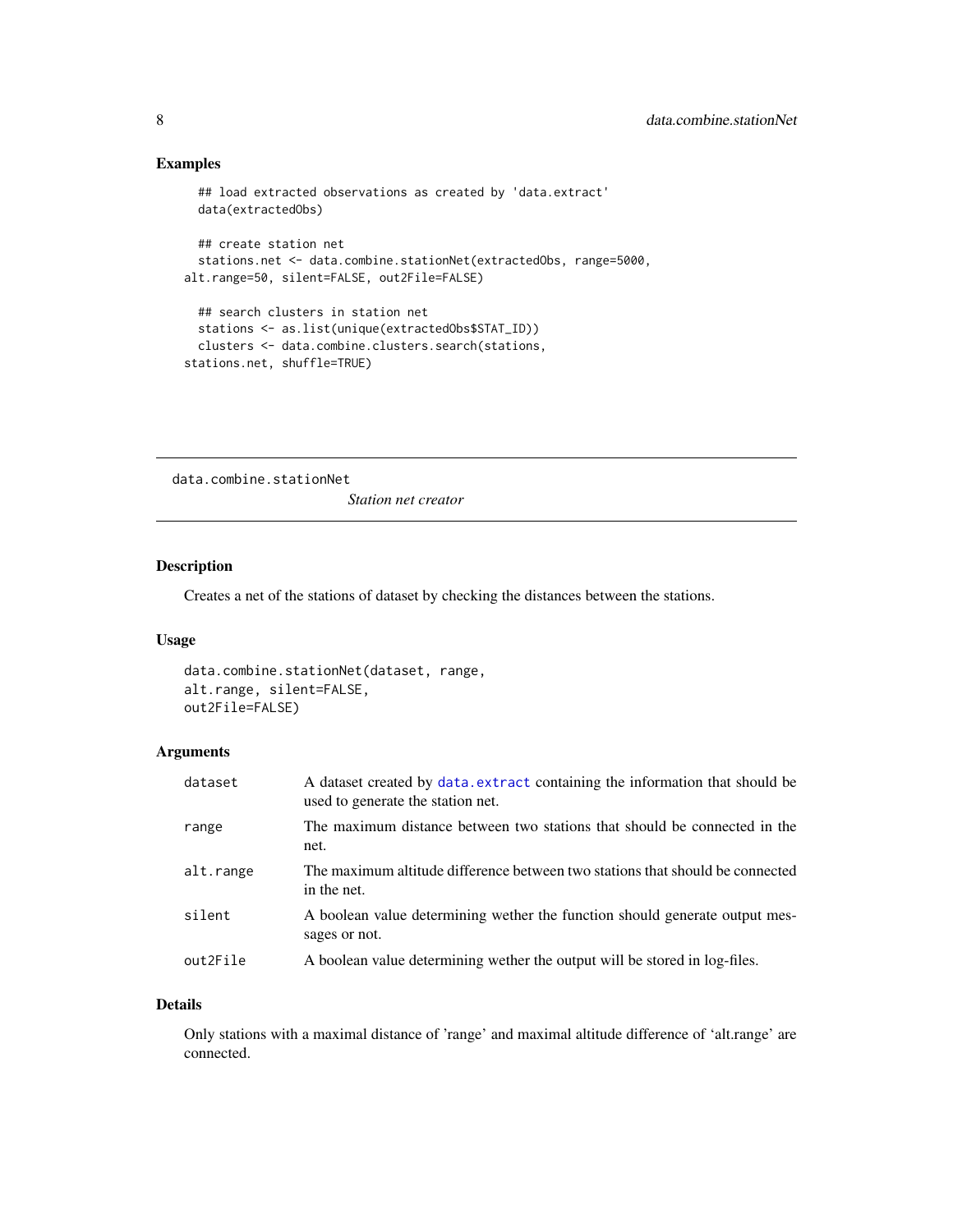### <span id="page-8-0"></span>Value

Returns a list with entries for all stations of dataset. Each list entry stands for a station and contains all neighbours of that station.

#### Author(s)

Daniel Doktor, Maximilian Lange

#### Examples

```
## load extracted observations as created by 'data.extract'
 data(extractedObs)
 ## create station net
 stations.net <- data.combine.stationNet(extractedObs,
range=5000, alt.range=50, silent=FALSE,
out2File=FALSE)
```
<span id="page-8-1"></span>data.combine.timeseries

*Create combined timeseries*

### Description

Creates combined timeseries out of the dataset by using clusters of stations.

#### Usage

```
data.combine.timeseries(dataset, clusters,
silent=FALSE, out2File=FALSE,
minimalClusterSize=5)
```
### Arguments

| dataset            | A dataset created by data. extract containing the information that should be<br>used to generate the combined timeseries. |
|--------------------|---------------------------------------------------------------------------------------------------------------------------|
| clusters           | A list of station clusters generated by data.combine.clusters.                                                            |
| silent             | A boolean value determining wether the function should generate output mes-<br>sages or not.                              |
| out2File           | A boolean value determining wether the output will be stored in log-files.                                                |
| minimalClusterSize |                                                                                                                           |
|                    | An integer value determining the minimal number of stations in a cluster to be<br>included in combining process.          |

#### Details

The combined timeseries are created by using the function [pheno.lad.fit](#page-0-0) of package 'pheno'. This process eliminates outliers and smooths the data.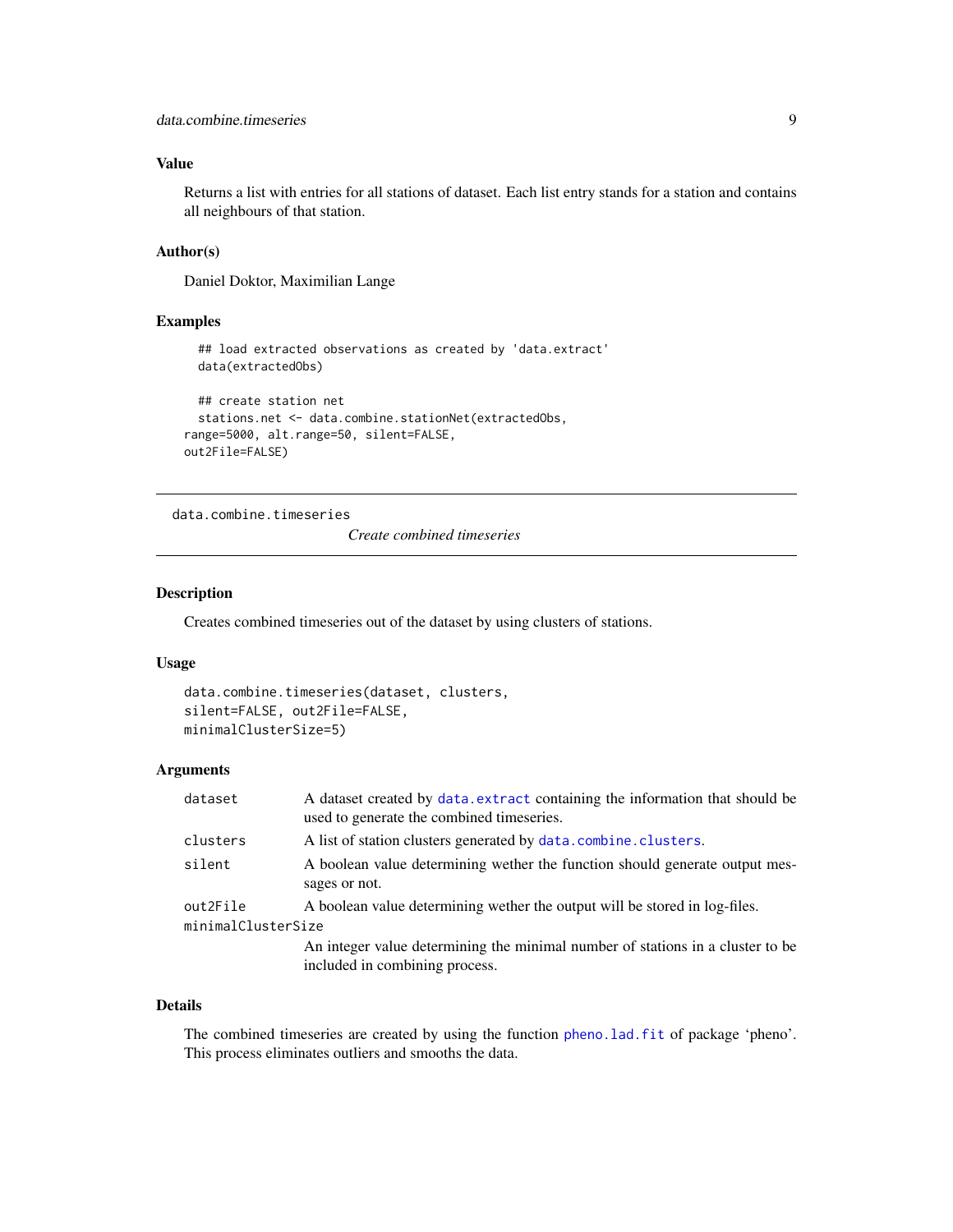#### <span id="page-9-0"></span>Value

A dataset containing the combined timeseries as a data.frame with same columns like a data.frame created by [data.extract](#page-10-1).

#### Author(s)

Daniel Doktor, Maximilian Lange

### References

Schaber J., Badeck F. (2002). Evaluation of methods for the combination of phenological time series and outlier detection. Tree Physiology, 22:973-982

#### See Also

[pheno.lad.fit](#page-0-0), [data.extract](#page-10-1), [data.combine.stationNet](#page-7-1), [data.combine.clusters](#page-5-1)

#### Examples

```
## load extracted observations as created by 'data.extract'
 data(extractedObs)
 ## create station net
 stations.net <- data.combine.stationNet(extractedObs,
range=5000, alt.range=50, silent=FALSE,
out2File=FALSE)
 ## search clusters in station net
 clusters <- data.combine.clusters(extractedObs,
stations.net, shuffle=TRUE, tries=3,
silent=FALSE, out2File=FALSE)
 ## combine timeseries
 data.combined <- data.combine.timeseries(extractedObs,
clusters, out2File=FALSE)
```
<span id="page-9-1"></span>data.coordinates2gridcellnumber *Search number of gridcell for given coordinates.*

### **Description**

Searches the number of the cell of a given spatial grid by given coordinates (Gauss-Krueger-Coordinates).

### Usage

data.coordinates2gridcellnumber(grid, x,y)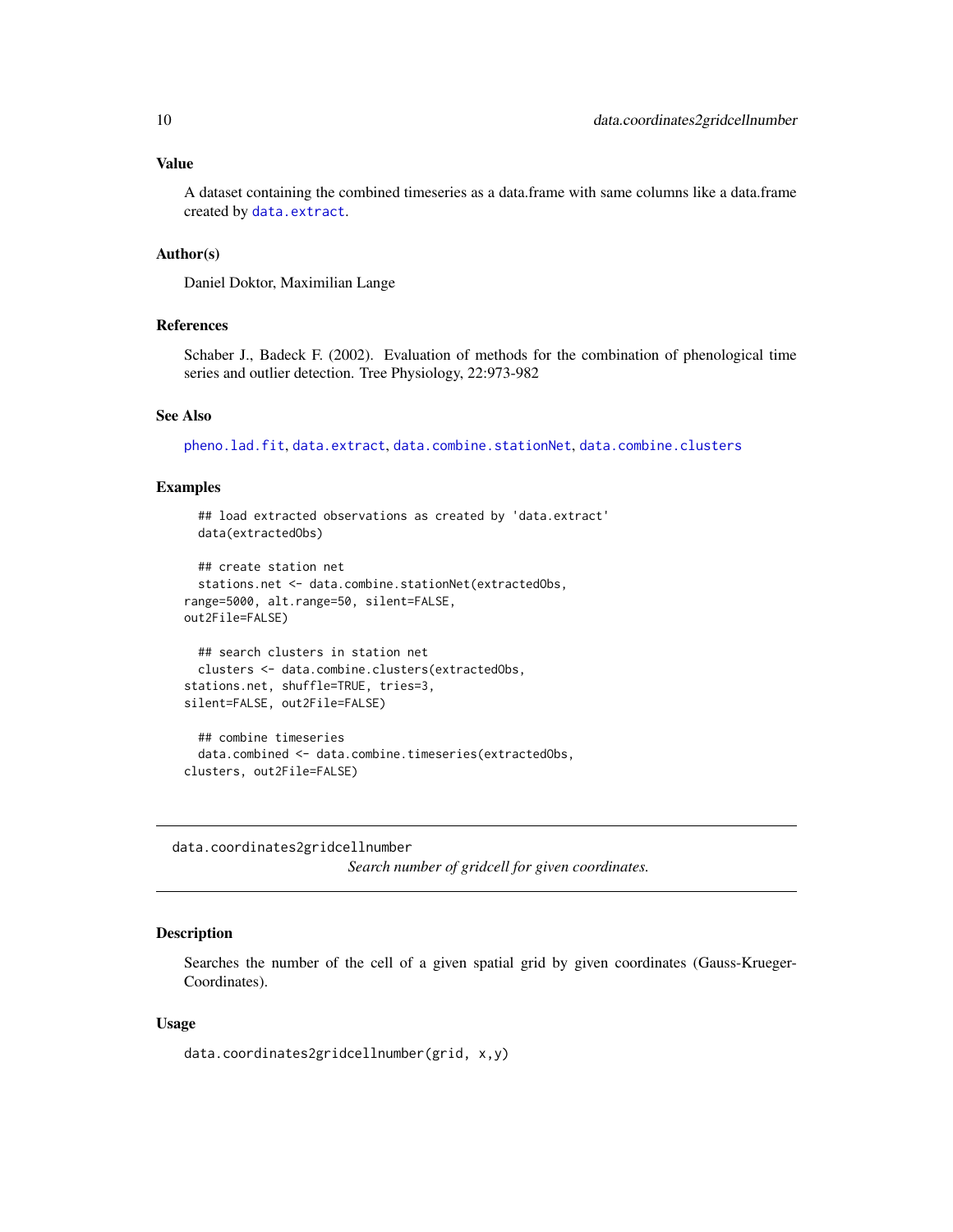#### <span id="page-10-0"></span>data.extract 11

### Arguments

| grid         | The grid in which the cell should be searched.     |
|--------------|----------------------------------------------------|
| $\mathsf{x}$ | The 'Rechtswert' of the Gauss-Krueger-Coordinates. |
| <b>V</b>     | The 'Hochwert' of the Gauss-Krueger-Coordinates.   |

### Details

Searches the number of the cell of a given spatial grid by given coordinates (Gauss-Krueger-Coordinates).

### Value

Returns the cell-number of the grid-cell which is next to the given coordinates.

### Author(s)

Daniel Doktor, Maximilian Lange

### Examples

```
## load grid containing spatial information
 data(relatedGrid)
 ## search position in grid
 xy <- util.geoco2gk(54.12,10.17,4)
 gridposition <- data.coordinates2gridcellnumber(grid=relatedGrid,
x=xy[,1],y=xy[,2])
```
gridposition

<span id="page-10-1"></span>data.extract *Essential data extraction.*

#### Description

Extracts the essential data out of budburst and leafcolouring data and combines them.

### Usage

```
data.extract(data.budburst, data.leafcolouring,
valid.years=1952:2009, out2File=FALSE,
silent=FALSE)
```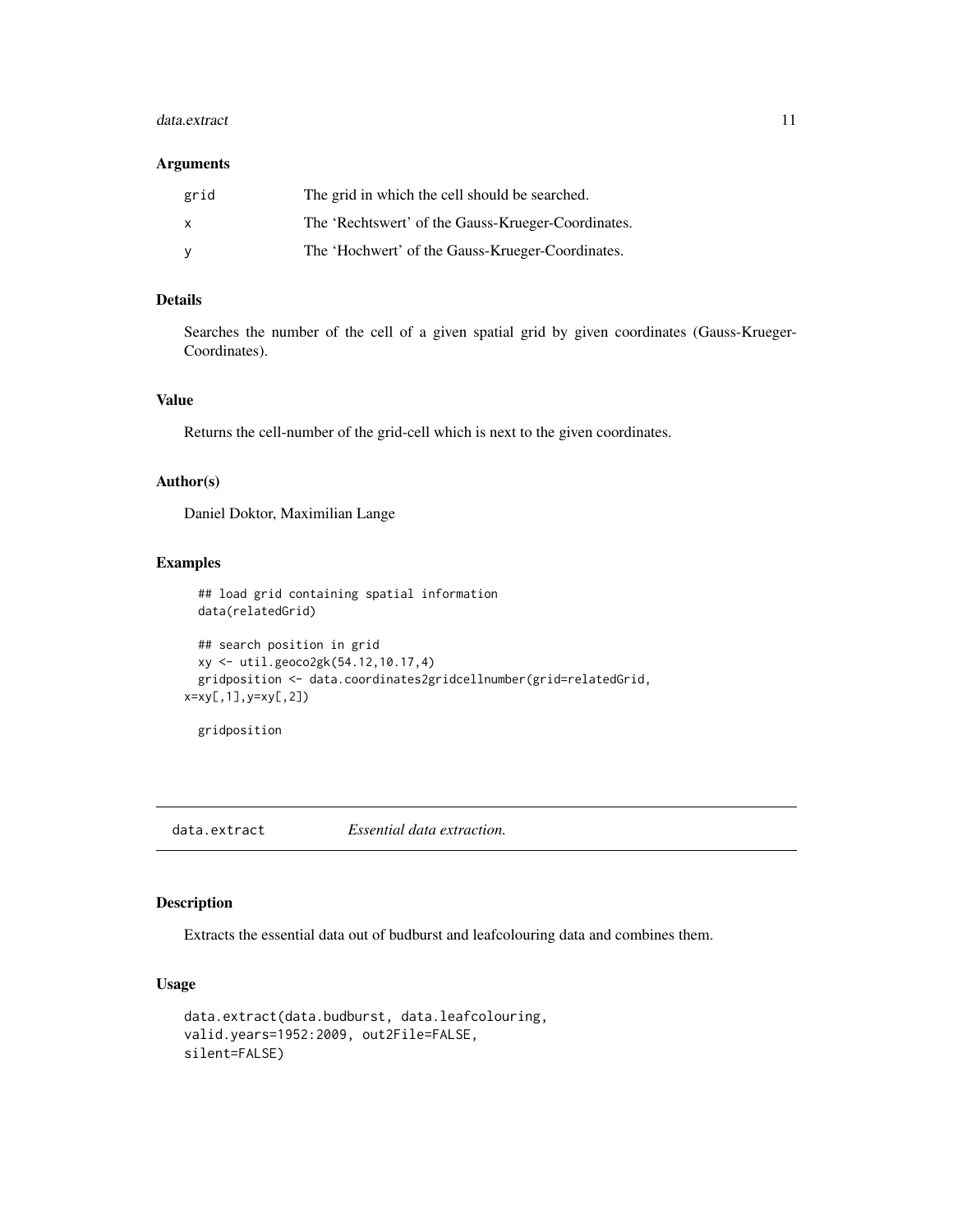#### <span id="page-11-0"></span>Arguments

| data.budburst      | A dataset extracted by function data, read, phase containing budburst infor-<br>mation of currently processed plant.      |
|--------------------|---------------------------------------------------------------------------------------------------------------------------|
| data.leafcolouring |                                                                                                                           |
|                    | A dataset extracted by function data, read, phase containing leafcolouring in-<br>formation of currently processed plant. |
| valid.years        | The years that should be included in extraction process (may be needed if some<br>data in datasets are insufficient).     |
| out2File           | A boolean value determining wether the output will be stored in log-files.                                                |
| silent             | A boolean value determining wether the function should generate output mes-<br>sages or not.                              |

### Details

This function extracts the essential data out of budburst and leafcolouring data and combines them. Therefor it extracts the stations contained in both datasets and searches the leafcolouring dates and the related budburst date (at the following year).

### Value

A dataset containing the station ID, the station geographic and the Gauss-Krueger-coordinates of the station, the altitude of the station, the year and the julian day of the budburst and the leafcolouring and outlier information for budburst and leafcolouring.

#### Author(s)

Daniel Doktor, Maximilian Lange

### See Also

[data.read.phase](#page-15-1),[lcObs](#page-17-1),[bbObs](#page-1-1),[extractedObs](#page-17-2)

#### Examples

```
## load budburst observations (extracted via 'data.read.phase')
 data(bbObs)
 ## load leafcolouring observations (extracted via 'data.read.phase')
 data(lcObs)
 ## extract essential data
 data.extracted <- data.extract(data.budburst=bbObs,
data.leafcolouring=lcObs,
out2File=FALSE)
```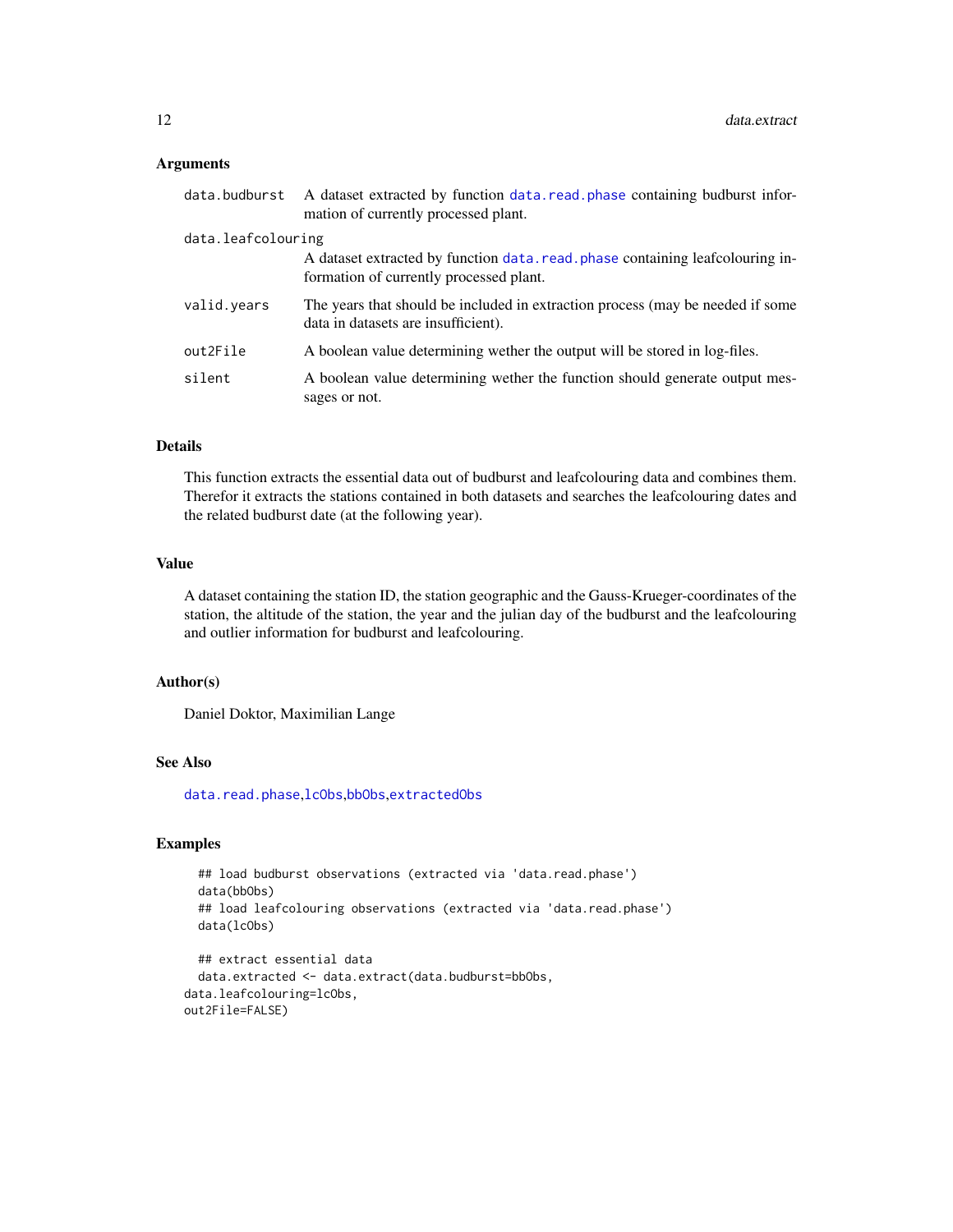### <span id="page-12-1"></span><span id="page-12-0"></span>Description

Loads a temperature vector of given length from a given day of a given year.

### Usage

```
data.loadTemperature(year, temperature.year, temperature.previous.year,
from.previous.year.doy, length, position,
scale.factor=0.1)
```
### Arguments

| year                      | The year of the budburst doy which should be calculated.                         |  |
|---------------------------|----------------------------------------------------------------------------------|--|
| temperature.year          |                                                                                  |  |
|                           | A vector of temperature data (with length 365 or 366) of year given by 'year'.   |  |
| temperature.previous.year |                                                                                  |  |
|                           | A vector of temperature data (with length 365 or 366) of previous year.          |  |
| from.previous.year.doy    |                                                                                  |  |
|                           | The day the modelling starts (leafcolouring day of previous year).               |  |
| length                    | The length of the resulting temperature vector.                                  |  |
| position                  | The number of the grid-cell for which the temperatures should be loaded.         |  |
| scale.factor              | The down-scaling factor for the temperature data (needed if the data is scaled). |  |

### Details

Loads a temperature vector of given length from temperature data. The day of leafcolouring of the previous year should be given as starting day. The vector contains one temperature datapoint per day and should have a length of 300 or more to ensure a stable modelling process. Internal function used by method [data.addTemperatures](#page-2-1).

### Value

A vector with temperature data for a given location and a given period.

### Author(s)

Daniel Doktor, Maximilian Lange

#### See Also

[data.addTemperatures](#page-2-1),[data.coordinates2gridcellnumber](#page-9-1)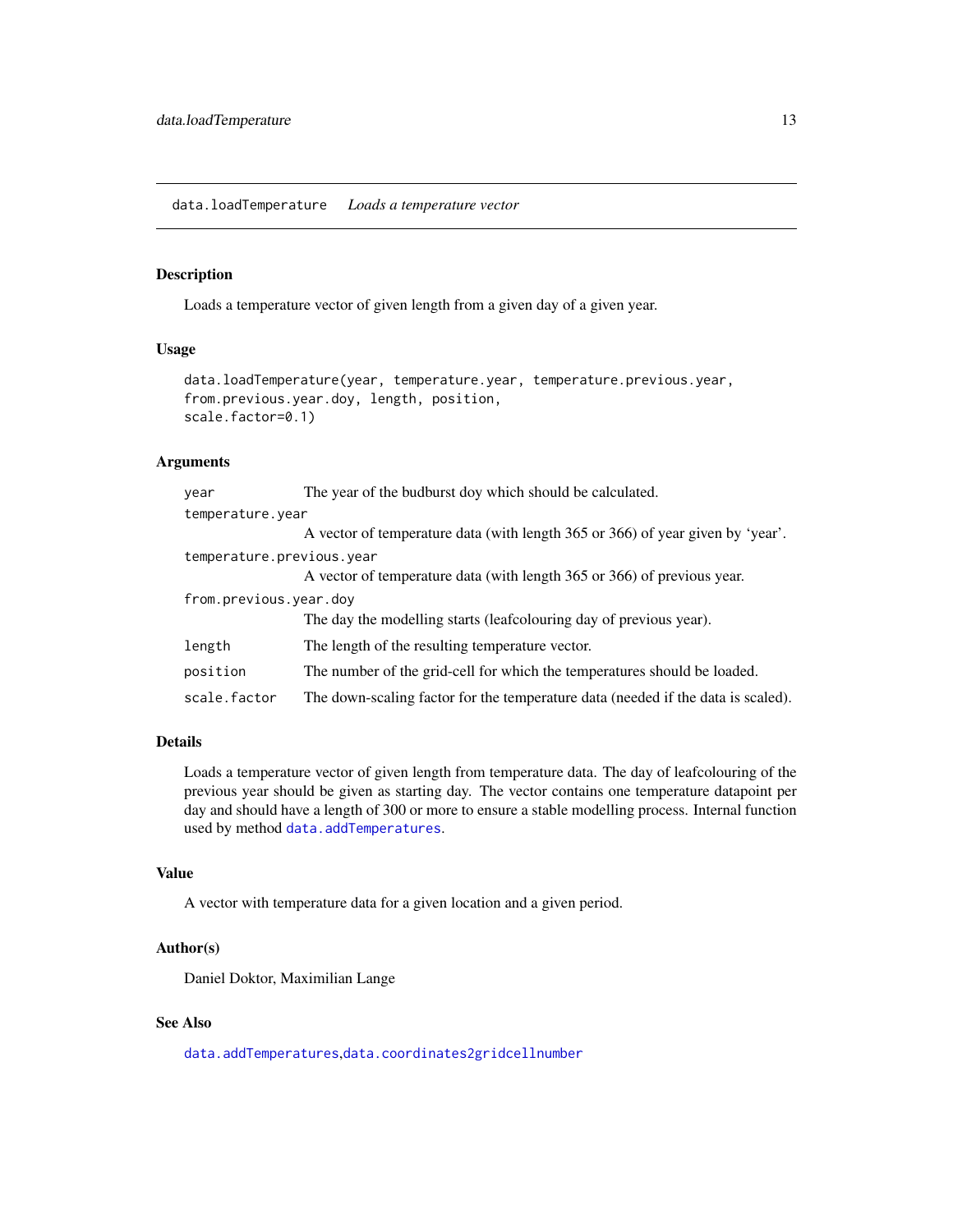### Examples

```
t.year <- as.matrix(rnorm(365, mean=10, sd=5))
 t.p.year <- as.matrix(rnorm(365, mean=9, sd=6))
 temperatures <- data.loadTemperature(year=2006,temperature.year=t.year,
temperature.previous.year=t.p.year,
from.previous.year.doy=210, length=365,
position=1, scale.factor=0.1)
```
<span id="page-13-1"></span>data.main *Main function for data conversion.*

### Description

This function extracts data from tsv-Files, creates combined timeseries out of them if needed and adds temperature data.

### Usage

```
data.main(extraction.done=TRUE, out2File=FALSE,
grid.related.to.temperaturefiles,
valid.years=1952:2009,
combine.time.series=TRUE, range=10000,
alt.range=50, temperature.scale.factor=1,
dataPath=getwd(),temperature.filenames,
temperature.matrix, pathForTmpFiles=getwd(),
pathToSave=getwd(), plant="beech")
```
#### Arguments

| extraction.done          |                                                                                                                                           |  |
|--------------------------|-------------------------------------------------------------------------------------------------------------------------------------------|--|
|                          | If data extraction was already done, turn this value to TRUE and the extracted<br>values will be loaded from 'pathForTmpFiles'.           |  |
| out2File                 | A boolean value determining wether the output will be stored in log-files.                                                                |  |
|                          | grid.related.to.temperaturefiles                                                                                                          |  |
|                          | A grid containing spatial informations for the temperature files.                                                                         |  |
| valid.years              | The years that should be included in extraction process (may be needed if some<br>data in datasets are insufficient).                     |  |
| combine.time.series      |                                                                                                                                           |  |
|                          | A boolean value determining wether the extracted timeseries should be com-<br>bined or not.                                               |  |
| range                    | The maximum distance between two stations that should be connected in the<br>station station-net needed for the timeserie-combination.    |  |
| alt.range                | The maximum altitude difference between two stations that should be connected<br>in the station-net needed for the timeserie-combination. |  |
| temperature.scale.factor |                                                                                                                                           |  |
|                          | The down-scaling factor for the temperature data (needed if the data is scaled).                                                          |  |

<span id="page-13-0"></span>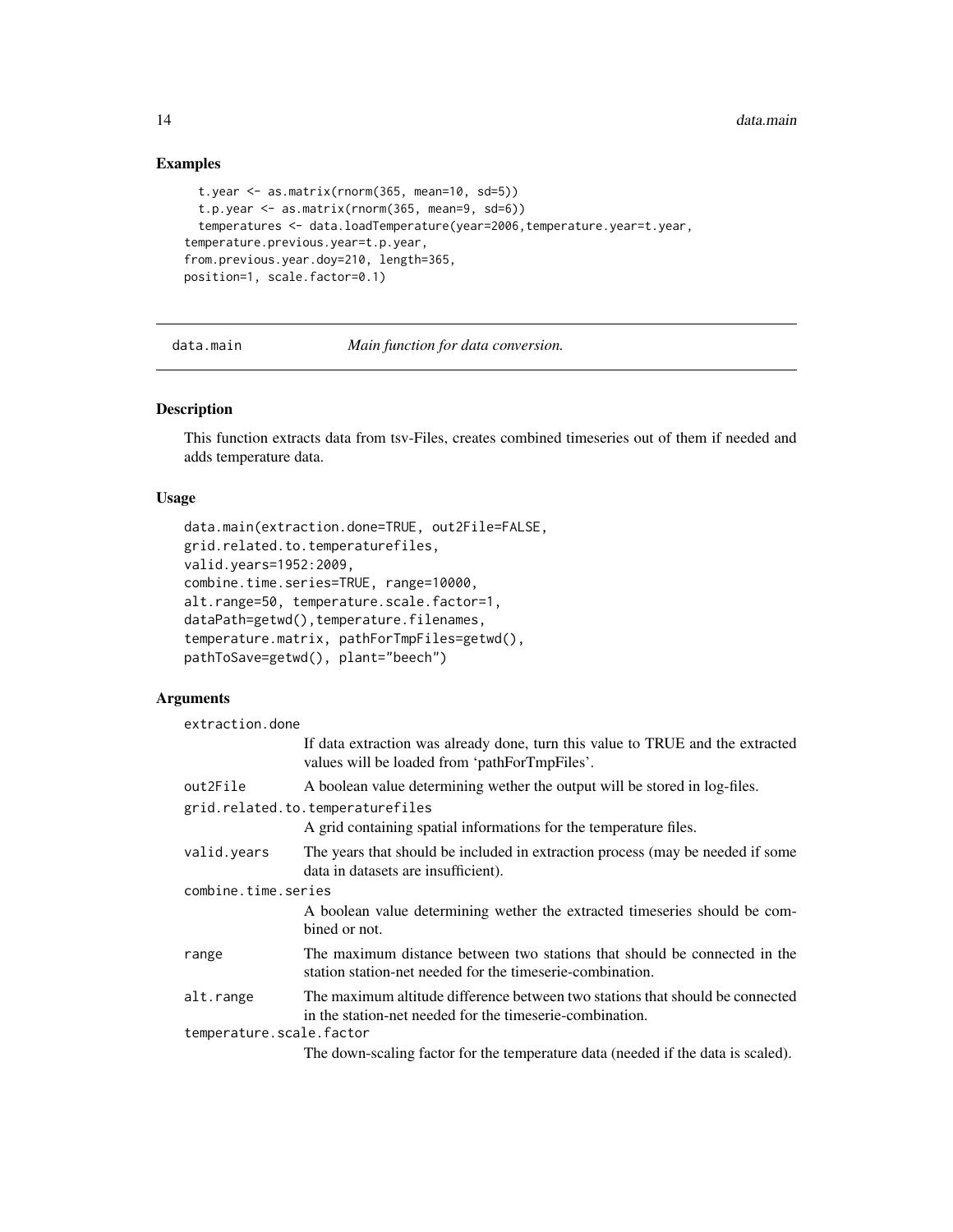#### <span id="page-14-0"></span>data.main 15

| dataPath              | The path where the tsv-tables are stored. These tsv-tables should have the fol-<br>lowing name: ' <plant>_budburst.tsv' for budburst-data or '<plant>_leafcolouring.tsv'</plant></plant>                                                                                                                                                                                                                                    |  |
|-----------------------|-----------------------------------------------------------------------------------------------------------------------------------------------------------------------------------------------------------------------------------------------------------------------------------------------------------------------------------------------------------------------------------------------------------------------------|--|
|                       | for leafcolouring-data, where <plant> stands for the name of the plant, for ex-<br/>ample 'beech'.</plant>                                                                                                                                                                                                                                                                                                                  |  |
| temperature.filenames |                                                                                                                                                                                                                                                                                                                                                                                                                             |  |
|                       | The full name of temperature files. The filenames have to contain the year<br>(YYYY) of the temperature observation. The files should be stored as RData-<br>Files and have to contain a matrix called 'edk.one.year' with 366 columns (one<br>per day) and the number of rows equal to the number of rows in 'grid.related.to.Temperatures'.<br>Should have the value NULL if a temperature matrix should be used instead. |  |
| temperature.matrix    |                                                                                                                                                                                                                                                                                                                                                                                                                             |  |
|                       | An array containing temperature data. The year of the observation should given<br>as rowname, the columns should equal the julian day of the observation and the<br>third dimension of the array should equal the location given in 'grid.related.to.Temperatures'.<br>The matrix will be used instead of temperature files if 'temperature.filenames'<br>is NULL.                                                          |  |
| pathForTmpFiles       |                                                                                                                                                                                                                                                                                                                                                                                                                             |  |
|                       | The path where the extracted data should be temporarily stored as RData-files.                                                                                                                                                                                                                                                                                                                                              |  |
| pathToSave            | The path where the resulting dataframe should be stored as RData-file with<br>the name ' <plant>-dataset.RData' for non-combined data or '<plant>-<br/>dataset-cts.RData' for combined data.</plant></plant>                                                                                                                                                                                                                |  |
| plant                 | The name of the plant which should be processed.                                                                                                                                                                                                                                                                                                                                                                            |  |

### Details

This function is the main method for data extraction. It exctracts budburst and leafcolouring data from tsv-Files, creates combined timeseries out of them if needed and adds temperature data from RData files containing daily mean temperatures.

### Value

Returns nothing, but saves the resulting dataset in 'pathToSave'.

### Author(s)

Daniel Doktor, Maximilian Lange

## See Also

[data.extract](#page-10-1),[data.combine](#page-3-1),[data.addTemperatures](#page-2-1)

### Examples

```
## load temperature data
data(temperatures)
## load grid with spatial informations for temperature files
data(relatedGrid)
```
## extract dataset from datafiles in working directory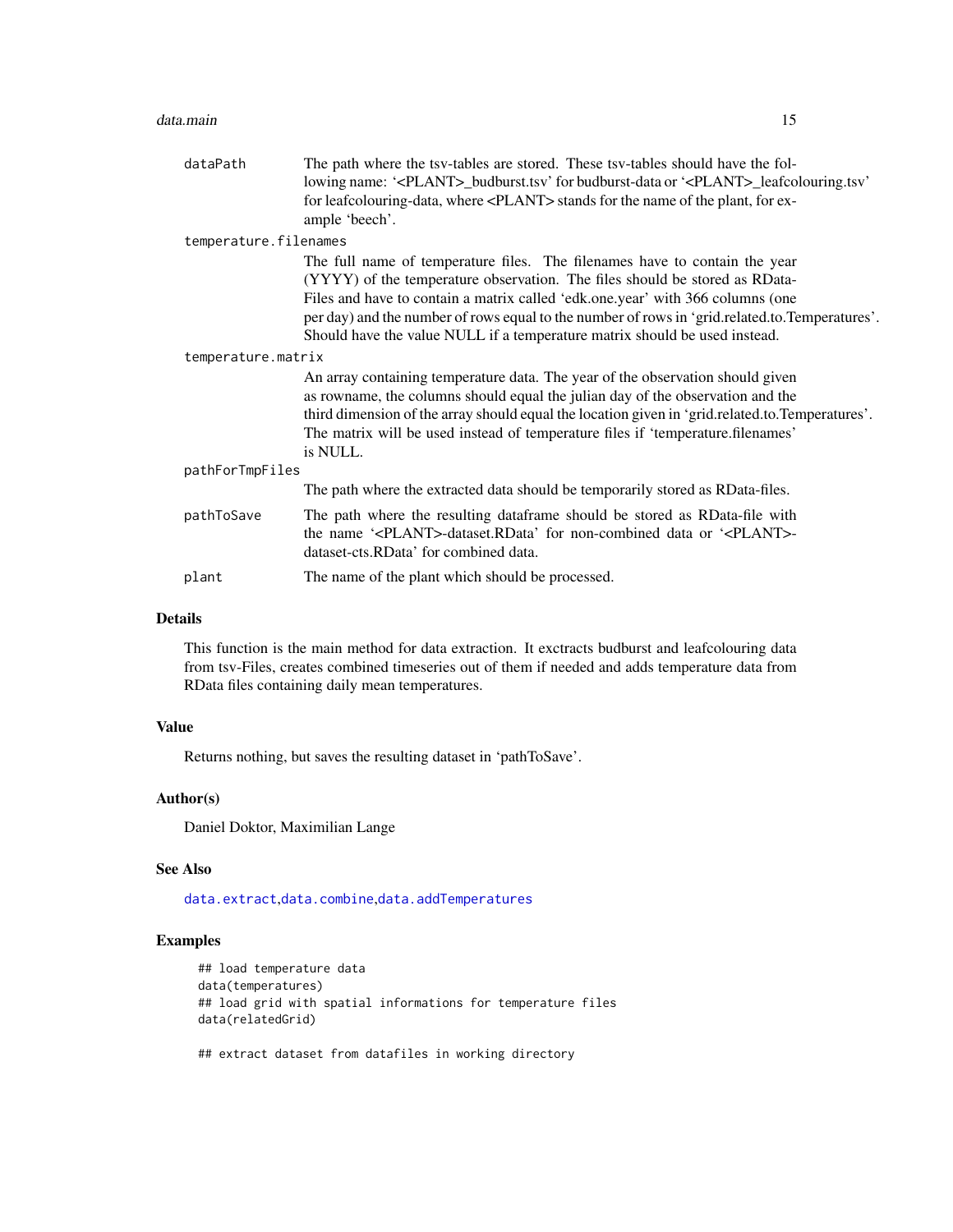```
## Not run: dataset <- data.main(extraction.done=FALSE, out2File=FALSE,
grid.related.to.temperaturefiles=relatedGrid,
combine.timeseries=TRUE, range=5000, alt.range=50,
temperature.scale.factor=0.1, dataPath=getwd(),
temperature.filenames=NULL,
temperature.matrix=temperatures,
pathForTmpFiles=getwd(), pathToSave=getwd(),
plant="beech")
## End(Not run)
```
<span id="page-15-1"></span>data.read.phase *Read data from TSV-table*

#### Description

This function reads phenological data out of a tsv-table.

### Usage

data.read.phase(path, filename)

#### Arguments

| path     | The path of the tsy-file to read. |
|----------|-----------------------------------|
| filename | The filename of the tsy-table.    |

### Details

Reads phenological data out of a tsv-table containing the columns 'DWD\_STAT\_ID' (the ID of the phenological station), 'STAT\_NAME' (the name of the phenological station), 'STAT\_LON' (the longitude of the station), 'STAT\_LAT' (the latitude of the station), 'STAT\_ALT' (the altitude of the station), 'BEGIN\_OBS' (the year the station started the observation), 'END\_OBS' (the year the station stopped the observation), 'NATURRAUM\_ID' (the id of the region), 'PHASE\_ID' (the ID of the observed phase), 'OBS\_DAY' (the julian day the observed phase starts), 'OBS\_YEAR' (the year at which 'OBS\_DAY' was observed), 'CHECKED' (a value determining wether the result was checked or not), 'outlier' (if result was checked, this value determines wether it was an outlier or not). Such a dataset can be obtained at <http://www.phenology.de>.

#### Value

Returns the table as R-Dataframe.

#### Author(s)

Daniel Doktor, Maximilian Lange

<span id="page-15-0"></span>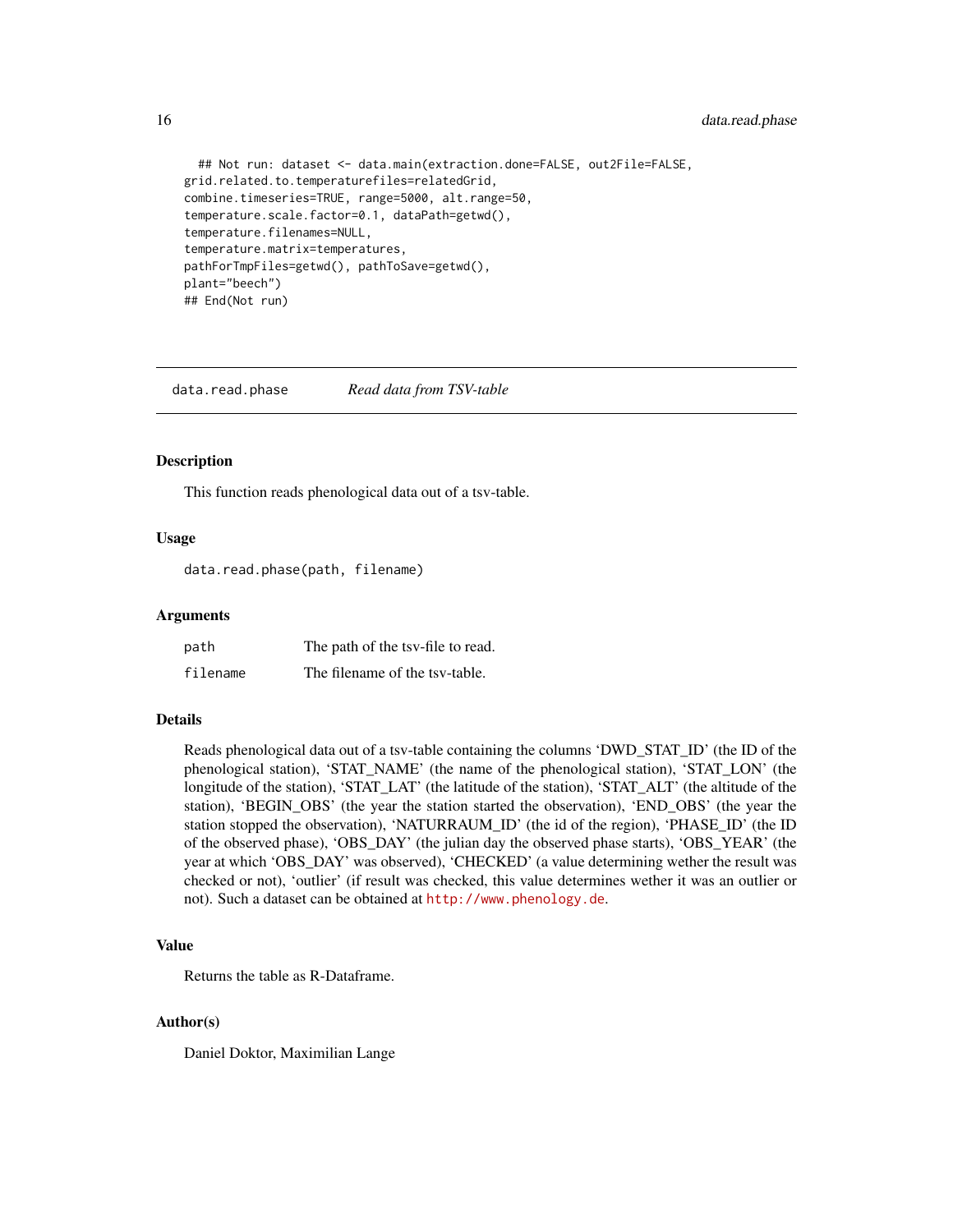#### <span id="page-16-0"></span>dataFinal 17

### References

Dierenbach, J., Badeck, F.W., Schaber, J., 2013. The plant phenological online database (PPODB): an online database for long-term phenological data. International Journal of Biometeorology , 1-8.

#### See Also

[lcObs](#page-17-1),[bbObs](#page-1-1)

#### Examples

```
##read file 'beech_budburst.tsv' out of working directory
 ## Not run: data.budburst <- data.read.phase(path=getwd(),
filename="beech_budburst.tsv")
## End(Not run)
 ## resulting data looks like the following:
 data(lcObs)
 data(bbObs)
 lcObs
 bbObs
```
dataFinal *Preprocessed data*

#### Description

This dataset contains phenological data (connected leafcolouring and budburst observations) as well as spatially related temperature data. The dataset was created out of [extractedObs](#page-17-2), [relatedGrid](#page-19-1) and [temperatures](#page-32-1) by use of [data.addTemperatures](#page-2-1).

#### Usage

data(dataFinal)

### Format

A dataframe containing three rows of connected phenological information combined with temperature data.

#### See Also

[data.addTemperatures](#page-2-1),[bbObs](#page-1-1),[lcObs](#page-17-1),[extractedObs](#page-17-2),[relatedGrid](#page-19-1),[temperatures](#page-32-1)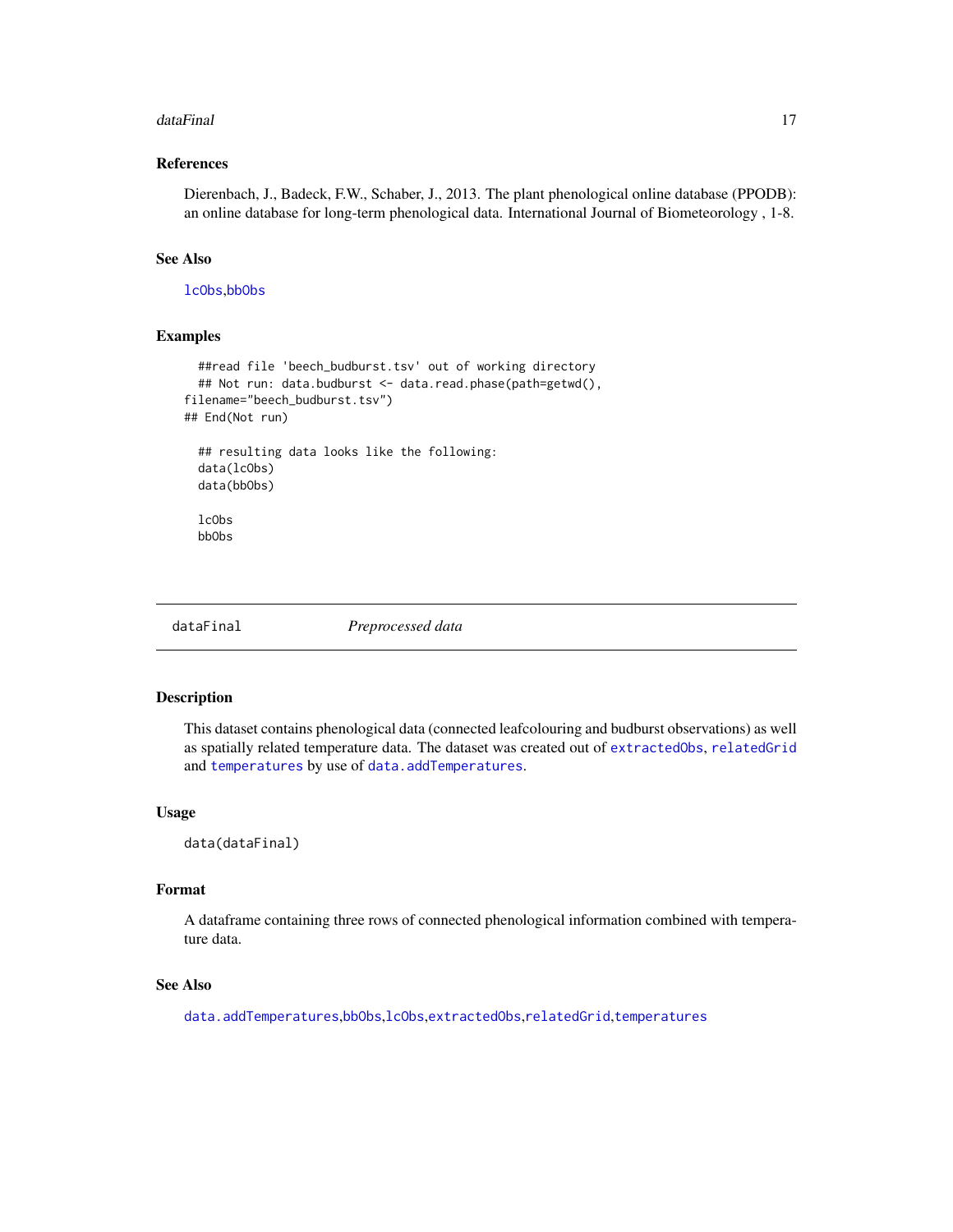<span id="page-17-2"></span><span id="page-17-0"></span>

#### Description

This dataset gives an example of leafcolouring observations connected with subsequent budburst observations. The observations are extracted out of phenological data from the German Weather Service (DWD) obtainable by the plant phenological online database PPODB. The dataset was created out of the datasets [bbObs](#page-1-1) and [lcObs](#page-17-1) by use of method [data.extract](#page-10-1).

#### Usage

data(extractedObs)

#### Format

A dataframe containing three rows of connected observations.

#### Source

Plant Phenological Online Database (PPODB), <http://www.phenology.de>

#### References

Dierenbach, J., Badeck, F.W., Schaber, J., 2013. The plant phenological online database (PPODB): an online database for long-term phenological data. International Journal of Biometeorology , 1-8.

#### See Also

[data.extract](#page-10-1),[bbObs](#page-1-1),[lcObs](#page-17-1)

<span id="page-17-1"></span>

lcObs *Phenological observation of leafcolouring*

### **Description**

This dataset gives an example of leafcolouring observations from the German Weather Service (DWD) obtainable by the plant phenological online database PPODB. The dataset was extracted out of the downloadable tsv-File by use of [data.read.phase](#page-15-1).

#### Usage

data(lcObs)

#### Format

A dataframe containing three observations.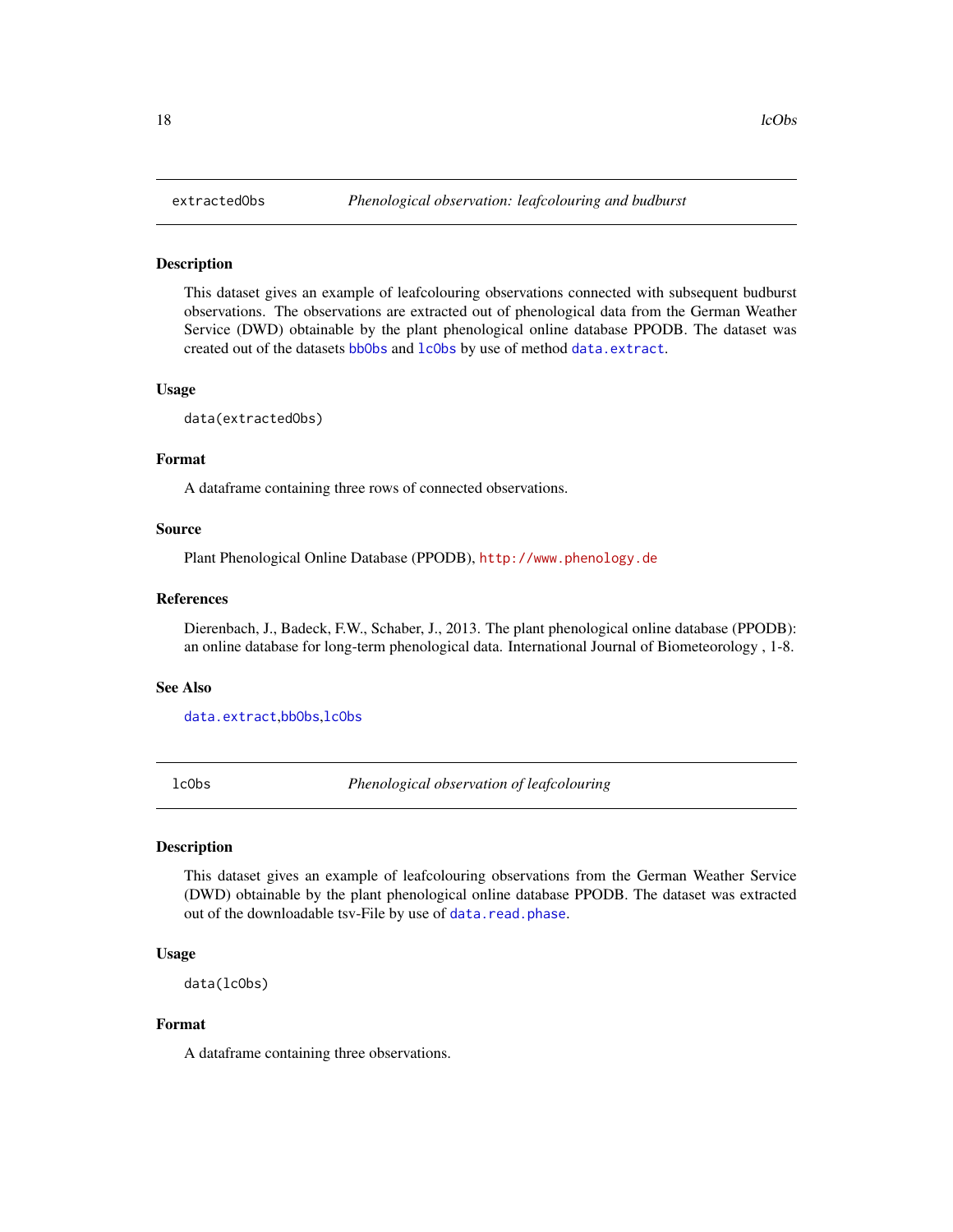#### <span id="page-18-0"></span>pim.solve the contract of the contract of the contract of the contract of the contract of the contract of the contract of the contract of the contract of the contract of the contract of the contract of the contract of the

### Source

Plant Phenological Online Database (PPODB), <http://www.phenology.de>

#### References

Dierenbach, J., Badeck, F.W., Schaber, J., 2013. The plant phenological online database (PPODB): an online database for long-term phenological data. International Journal of Biometeorology , 1-8.

### See Also

[data.read.phase](#page-15-1),[bbObs](#page-1-1)

<span id="page-18-1"></span>pim.solve *Promoter-Inhibitor-Model*

#### Description

Applies a promoter-inhibitor-model to a given dataset.

#### Usage

```
pim.solve(params, data, model.no=1,
silent=FALSE, out2File=FALSE)
```
### Arguments

| params   | The parameters for the promoter-inhibitor-model as list or vector with following<br>order: a1, a2, a3, a4, T.min.i, T.opt.i, T.max.i, T.min.p, T.opt.p, T.max.p                                                                                                                                                                                                    |
|----------|--------------------------------------------------------------------------------------------------------------------------------------------------------------------------------------------------------------------------------------------------------------------------------------------------------------------------------------------------------------------|
| data     | A dataset containing the station ID, the station geographic and the Gauss-Krueger-<br>coordinates of the station, the altitude of the station, the year and the julian<br>day of the budburst and the leaf colouring, outlier information for budburst and<br>leafcolouring and temperature data for modelling. Can be created by using the<br>function data.main. |
| model.no | The promoter-inhibitor-model to use. See references for more details.                                                                                                                                                                                                                                                                                              |
| silent   | A boolean value determining wether the function should generate output mes-<br>sages or not.                                                                                                                                                                                                                                                                       |
| out2File | A boolean value determining wether the output will be stored in log-files.                                                                                                                                                                                                                                                                                         |

### Details

Applies a promoter-inhibitor-model with given parameters to a given dataset.

### Value

A dataset containing the values of the origin dataset and additionally the modelled budburst days.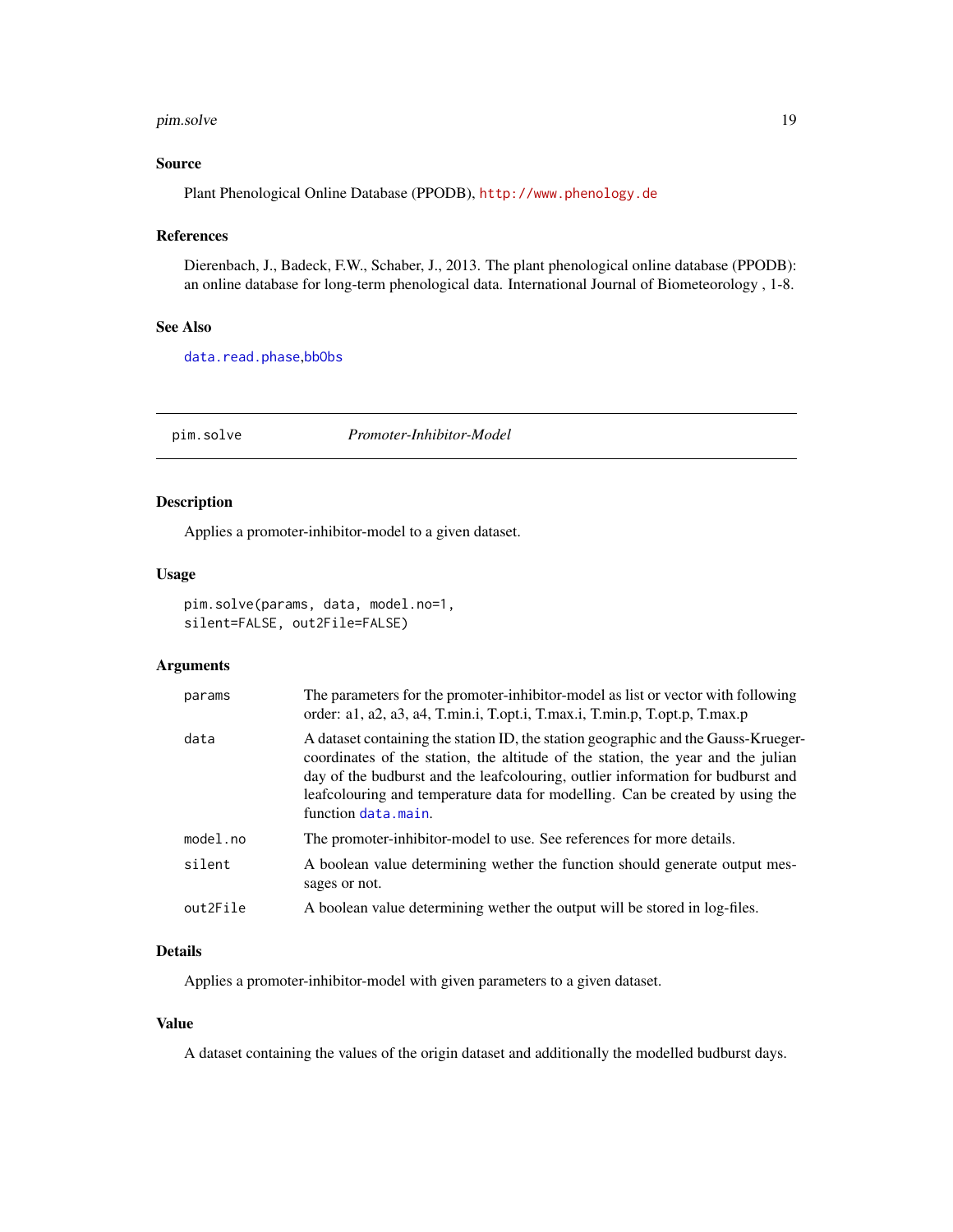#### <span id="page-19-0"></span>Author(s)

Daniel Doktor, Maximilian Lange

#### References

Schaber, J. and Badeck, F.-W. (2003). Physiology-based phenology models for forest tree species in Germany . International Journal of Biometeorology 47:193-201

#### See Also

[data.main](#page-13-1)

#### Examples

```
## load preprocessed data
 data(dataFinal)
 ## set or load params
 params <- c(0, 0.058326, 0.109494, 0.039178,
-10.34, -0.89, 18.11,-10.03,
28.61, 44.49)
 ## apply model
 result <- pim.solve(params, dataFinal, model.no=11,
silent=FALSE, out2File=FALSE)
```
<span id="page-19-1"></span>relatedGrid *Grid containing spatial information related to temperature data*

### Description

This dataset, based on a digital elevation model contains spatial information related to the temperature data.

### Usage

```
data(relatedGrid)
```
#### Format

A dataframe containing spatial information.

#### Source

digital elevation model

#### See Also

[temperatures](#page-32-1)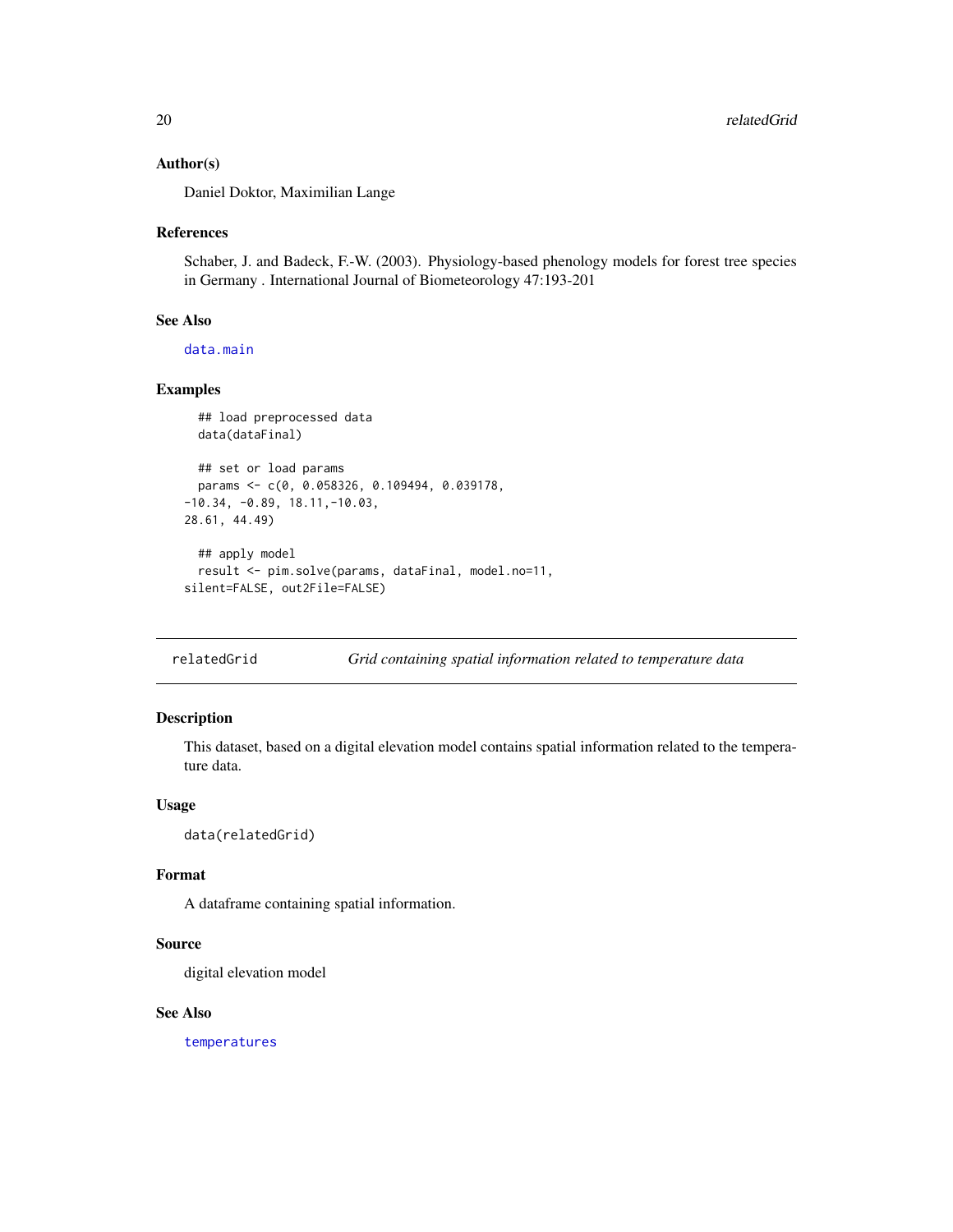<span id="page-20-1"></span><span id="page-20-0"></span>result.extract.interpolate

*Result interpotion*

### Description

Interpolates result values with given spatial information.

#### Usage

```
result.extract.interpolate(mask.grid, values, alt, x, y)
```
### Arguments

| mask.grid | The grid with spatial information the values are ordered by.                         |
|-----------|--------------------------------------------------------------------------------------|
| values    | The values which should be interpolated.                                             |
| alt       | The related altitude for the gridcells of 'mask.grid'.                               |
| X         | The related Rechtswert (Gauss-Krueger-coordinates) for the gridcells of 'mask.grid'. |
| y         | The related Hochwert (Gauss-Krueger-coordinates) for the gridcells of 'mask.grid'.   |
|           |                                                                                      |

### Details

Interpolates result values with given spatial information by external drift kriging.

### Value

A vector with the interpolated values.

#### Author(s)

Daniel Doktor, Maximilian Lange

#### References

Krige, D.G., 1951. A statistical approach to some basic mine valuation problems on the witwatersrand. Journal of the Chemical, Metallurgical and Mining Society of South Africa 52, 119-139. Pebesma, E.J., 2004. Multivariable geostatistics in S: the gstat package. Computers & Geosciences 30, 683-691.

### See Also

[result.extract.main](#page-21-1),[data.main](#page-13-1)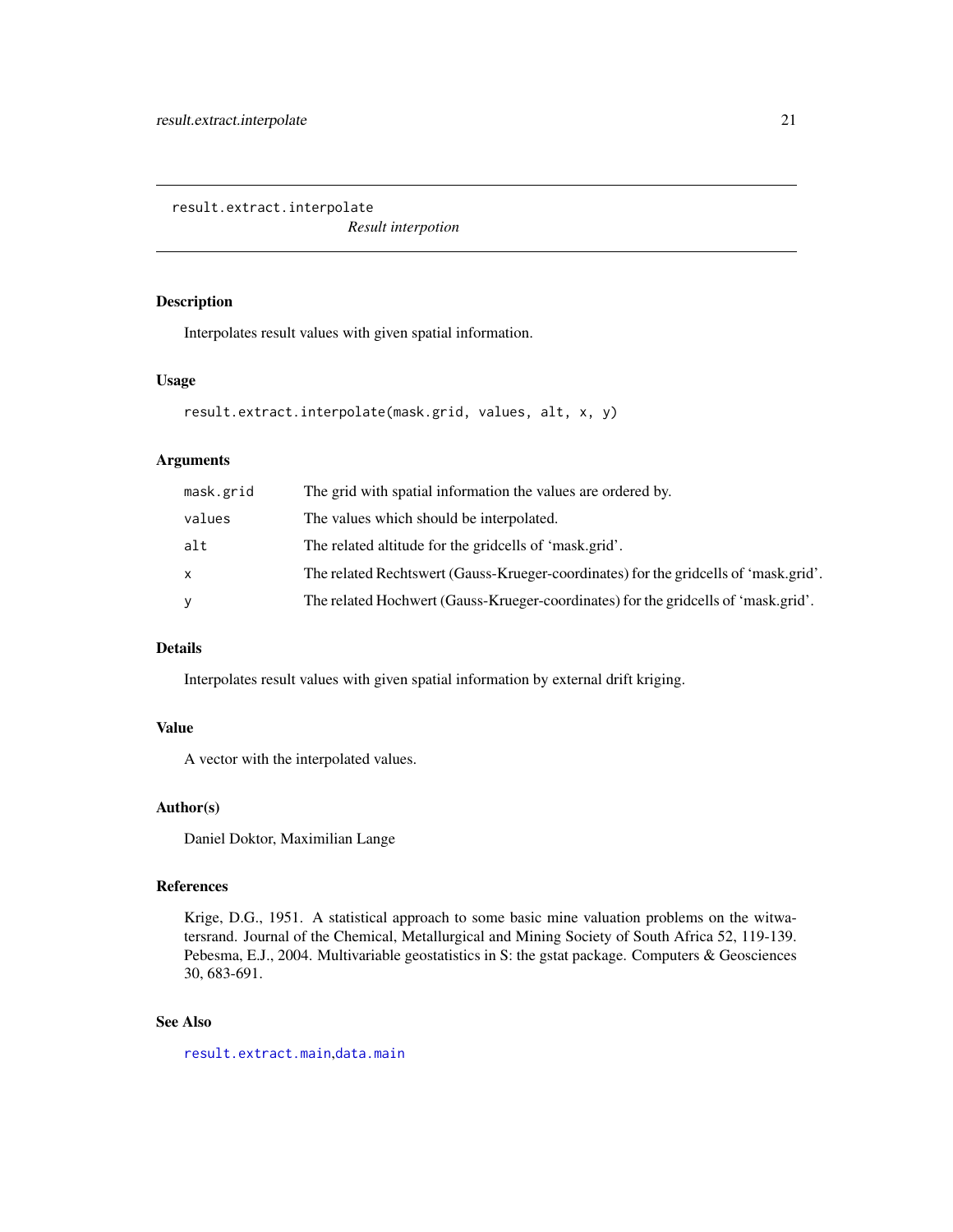### Examples

```
## load preprocessed data
 data(dataFinal)
 ## load spatial information
 data(relatedGrid)
 ## set or load params
 params <- c(0, 0.058326, 0.109494, 0.039178,
-10.34, -0.89, 18.11, -10.03,28.61, 44.49)
 ## apply model
 result <- pim.solve(params, dataFinal, model.no=11,
silent=FALSE, out2File=FALSE)
 ## resolve outlier information
 outliers <- result$outlier.bb + result$outlier.lc
 outliers.na <- which(is.na(outliers)==TRUE)
 outliers[outliers.na] <- rep(0, length(outliers.na))
 mask.grid <- relatedGrid
 ## extract valid modelled values
 values.model <- result.extract.sub(mask.grid=mask.grid,
result$doy.bb.pim, result$gk4.x,
result$gk4.y, outliers=outliers,
silent=FALSE, withOutliers=FALSE)$values
 ## interpolate result values with spatial informations of mask.grid
 values.model <- result.extract.interpolate(mask.grid=mask.grid,
values=values.model, alt=mask.grid$alt,
x=mask.grid$x, y=mask.grid$y)
```
<span id="page-21-1"></span>result.extract.main *Essential result extraction*

#### Description

Extracts essential results from model.

#### Usage

```
result.extract.main(mask.grid, result.grid, model="pim",
interpolate=TRUE, silent=FALSE, withOutliers=FALSE)
```
#### **Arguments**

mask.grid A grid containing spatial information related to values (which should be extracted) and their Gauss-Krueger-Coordinates. The values in the resulting data.frame will be ordered related to values in mask.grid.

<span id="page-21-0"></span>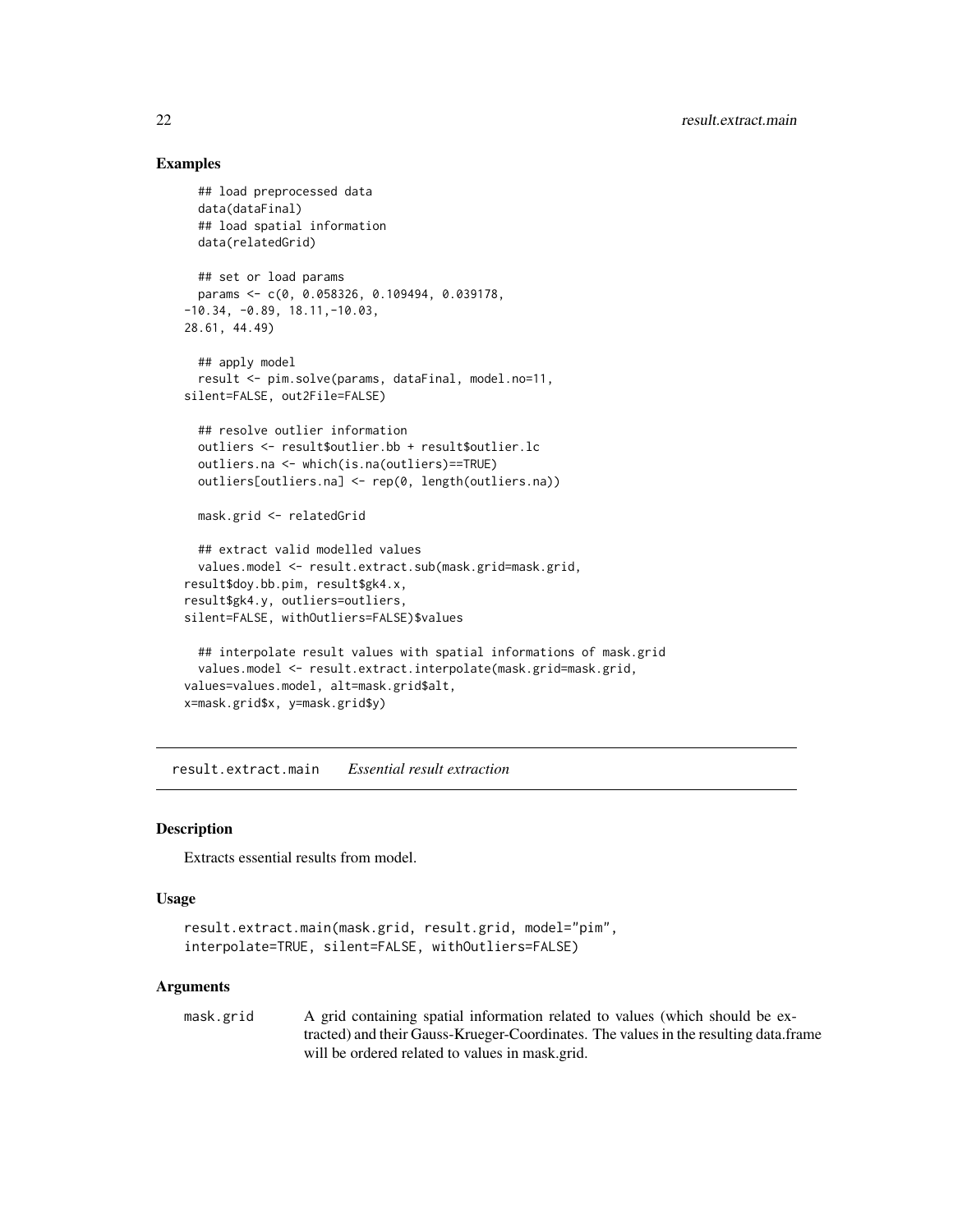<span id="page-22-0"></span>

| result.grid  | The grid created by pim. solve containing observated and modelled values.                                                |
|--------------|--------------------------------------------------------------------------------------------------------------------------|
| model        | A character value determining which model was used to create the results (either<br>'pim' or 'tsm').                     |
| interpolate  | A boolean value determining wether the results should be interpolated (with<br>spatial information of mask.grid) or not. |
| silent       | A boolean value determining wether the function should generate output mes-<br>sages or not.                             |
| withOutliers | A boolean value determining wether outliers should be included in extraction<br>and transformation or not.               |

### Details

Extracts essential results (observed and modelled results and their difference and coordinates) from used model.

### Value

A data.frame containing the modelled values ('doy.model'), the observed values ('doy.observed'), their difference ('doy.dif') and related coordinates ('x','y')

### Author(s)

Daniel Doktor, Maximilian Lange

### See Also

[result.extract.sub](#page-24-1),[result.extract.mask](#page-23-1),[result.extract.interpolate](#page-20-1)

### Examples

```
## load preprocessed data
 data(dataFinal)
 ## load spatial information
 data(relatedGrid)
 ## set or load params
 params <- c(0, 0.058326, 0.109494, 0.039178,
-10.34, -0.89, 18.11,-10.03,
28.61, 44.49)
 ## apply model
 result <- pim.solve(params, dataFinal, model.no=11,
silent=FALSE, out2File=FALSE)
 ## extract essential results
 result.values <- result.extract.main(
mask.grid=relatedGrid,
result.grid=result, model="pim",
interpolate=FALSE, silent=FALSE)
```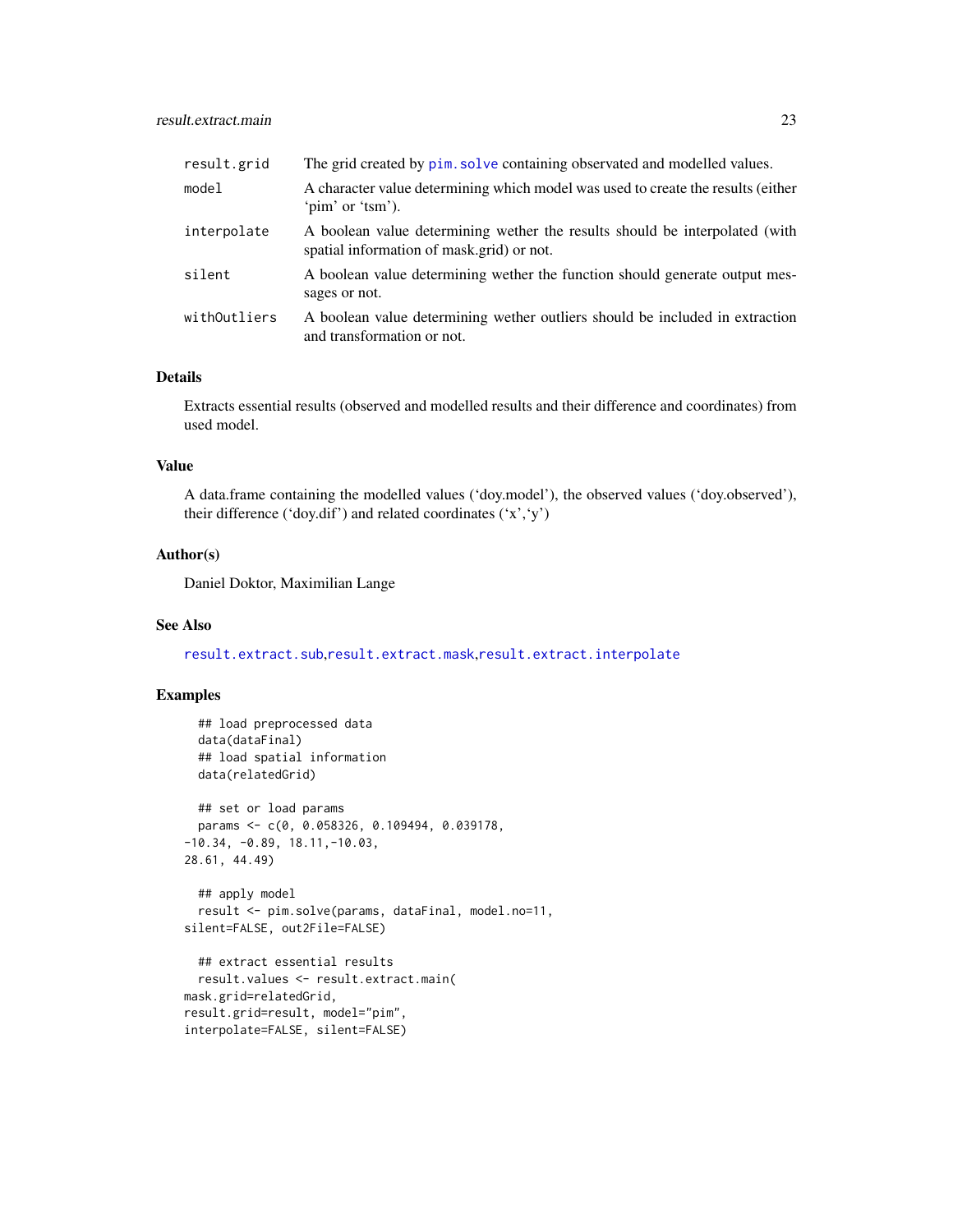<span id="page-23-1"></span><span id="page-23-0"></span>result.extract.mask *Result masking*

### Description

Masks values with the spatial informations of a given grid.

#### Usage

```
result.extract.mask(mask.grid, values)
```
### Arguments

| mask.grid | The grid with the spatial informations which should be used for masking. |
|-----------|--------------------------------------------------------------------------|
| values    | The values to mask (in same order as 'mask.grid').                       |

### Details

Masks values with the spatial informations of a given grid. Gridcells with NA value are masked in the resulting data.frame by setting them to '-9999'.

### Value

A vector of masked values.

#### Author(s)

Daniel Doktor, Maximilian Lange

### See Also

[result.extract.main](#page-21-1)

### Examples

```
## load preprocessed data
 data(dataFinal)
 ## load spatial information
 data(relatedGrid)
 ## set or load params
 params <- c(0, 0.058326, 0.109494, 0.039178,
-10.34, -0.89, 18.11,-10.03,
28.61, 44.49)
 ## apply model
 result <- pim.solve(params, dataFinal, model.no=11,
silent=FALSE, out2File=FALSE)
```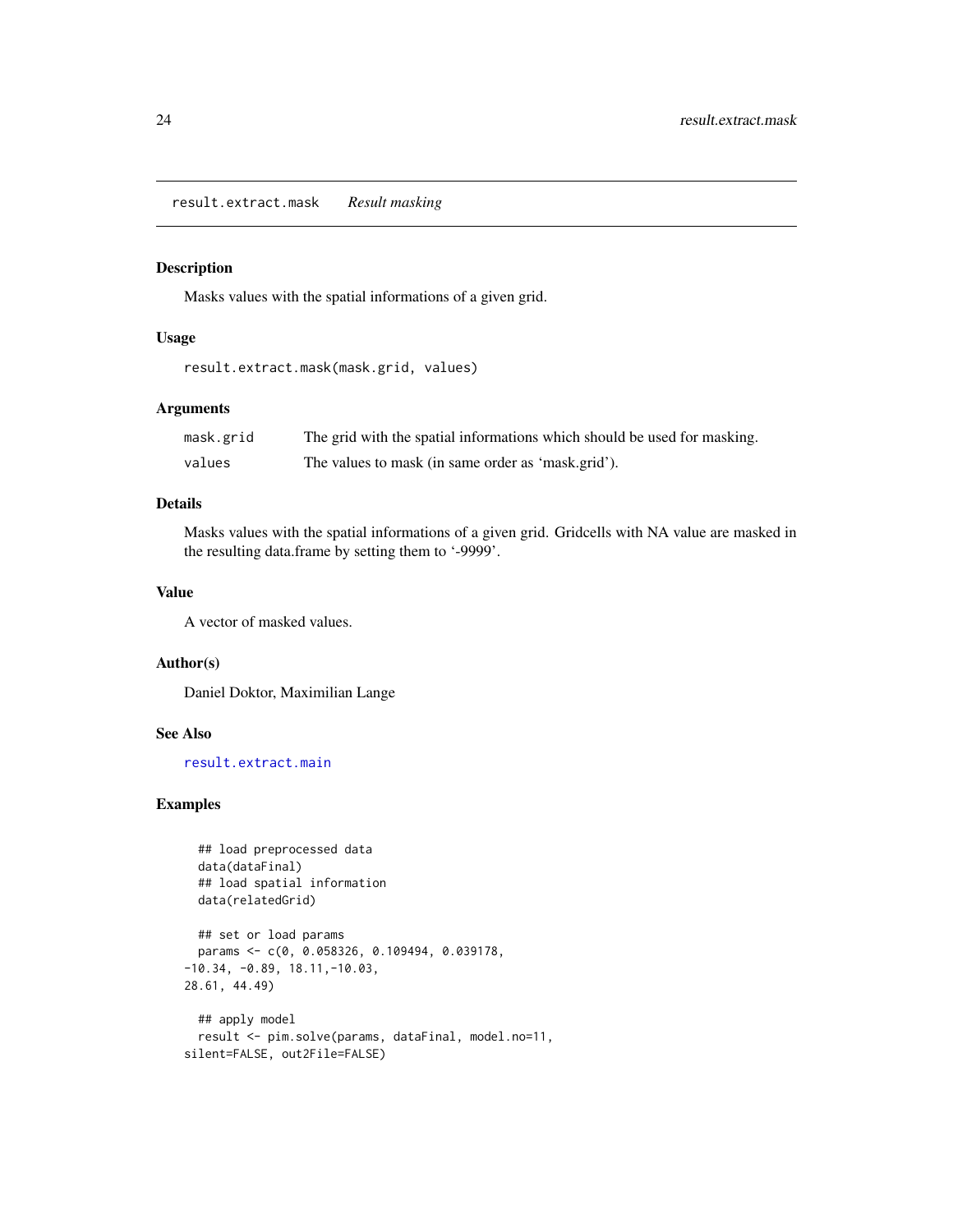```
## resolve outlier information
 outliers <- result$outlier.bb + result$outlier.lc
 outliers.na <- which(is.na(outliers)==TRUE)
 outliers[outliers.na] <- rep(0, length(outliers.na))
 mask.grid <- relatedGrid
 ## extract valid modelled values
 values.model <- result.extract.sub(mask.grid=mask.grid,
result$doy.bb.pim, result$gk4.x,
result$gk4.y, outliers=outliers,
silent=FALSE, withOutliers=FALSE)$values
 ## mask result values with spatial informations of mask.grid
 values.model <- result.extract.mask(relatedGrid,
values.model)
```
<span id="page-24-1"></span>result.extract.sub *Extract values*

#### Description

Extracts and transformates given values to a data.frame with same order as a given masking grid.

#### Usage

```
result.extract.sub(mask.grid, values, gk4.x, gk4.y,
outliers, silent=FALSE, withOutliers=FALSE)
```
### Arguments

| mask.grid    | A grid containing spatial information related to the values and their Gauss-<br>Krueger-Coordinates. The values in the resulting data.frame will be ordered<br>related to values in 'mask.grid'. |
|--------------|--------------------------------------------------------------------------------------------------------------------------------------------------------------------------------------------------|
| values       | The values that should be extracted and transformed.                                                                                                                                             |
| gk4.x        | Gauss-Krueger-Rechtswert related to values.                                                                                                                                                      |
| gk4. y       | Gauss-Krueger-Hochwert related to values.                                                                                                                                                        |
| outliers     | Outlier information related to values.                                                                                                                                                           |
| silent       | A boolean value determining wether the function should generate output mes-<br>sages or not.                                                                                                     |
| withOutliers | A boolean value determining wether outliers should be included in extraction<br>and transformation or not.                                                                                       |

#### Details

Extracts and transformates given values (with related Gauss-Krueger-Coordinates) to a data.frame with same order as a given masking grid.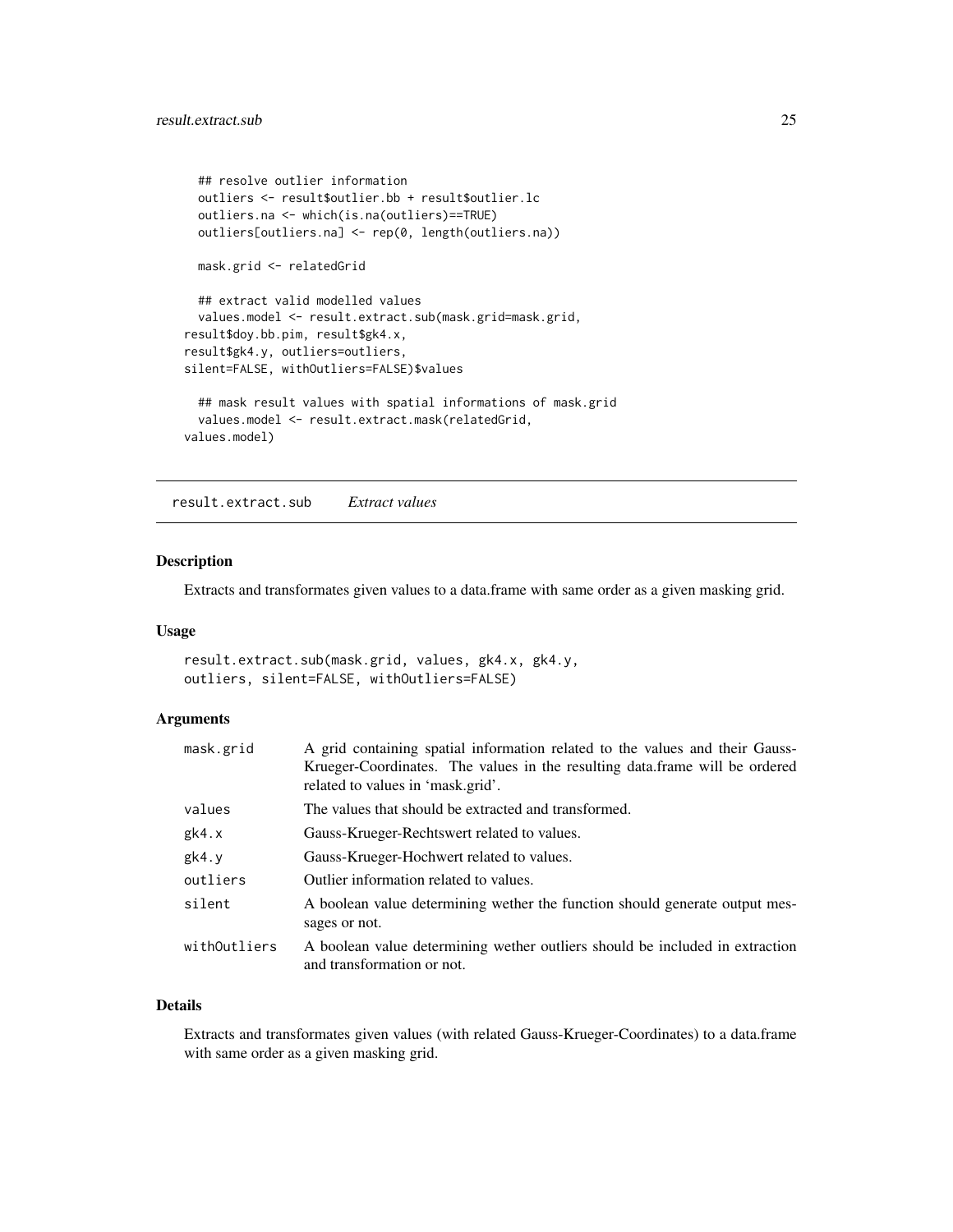<span id="page-25-0"></span>A grid containing the values and their coordinates (as given in 'mask.grid').

#### Author(s)

Daniel Doktor, Maximilian Lange

### See Also

[result.extract.main](#page-21-1)

### Examples

```
## load preprocessed data
 data(dataFinal)
 ## load spatial information
 data(relatedGrid)
 ## set or load params
 params <- c(0, 0.058326, 0.109494, 0.039178,
-10.34, -0.89, 18.11,-10.03,
28.61, 44.49)
 ## apply model
 result <- pim.solve(params, dataFinal, model.no=11,
silent=FALSE, out2File=FALSE)
 ## resolve outlier information
 outliers <- result$outlier.bb + result$outlier.lc
 outliers.na <- which(is.na(outliers)==TRUE)
 outliers[outliers.na] <- rep(0, length(outliers.na))
 mask.grid <- relatedGrid
 ## extract valid modelled values
 values.model <- result.extract.sub(mask.grid=mask.grid,
result$doy.bb.pim, result$gk4.x,
result$gk4.y, outliers=outliers,
silent=FALSE, withOutliers=FALSE)$values
```
<span id="page-25-1"></span>result.main *Result evaluation*

#### Description

Main function for result evaluation.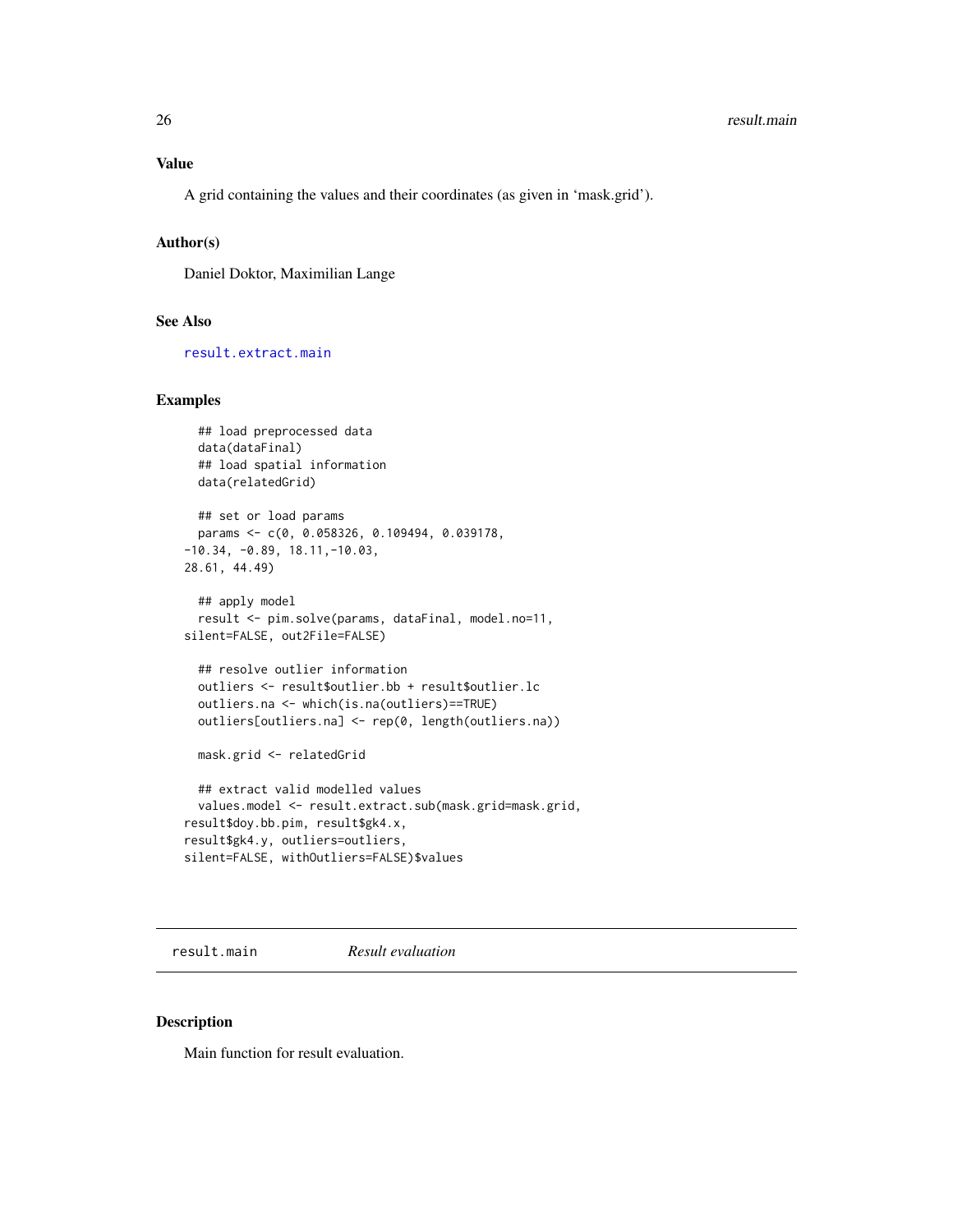#### <span id="page-26-0"></span>result.main 27

### Usage

```
result.main(mask.grid, result.grid, plant="beech", model="pim",
year=1954, picPath=getwd(), picName="beech-budburst",
createFiles=TRUE, rsquarePath=getwd(),
rsquareFile="rsquare.RData", rsquare.type="cod",
silent=FALSE, withOutliers=FALSE)
```
### Arguments

| A grid with spatial information related to the resulting grid of modelling.                                                                                                  |
|------------------------------------------------------------------------------------------------------------------------------------------------------------------------------|
| The resulting grid of modelling. Can be obtained by using pim. solve or tsm. solve.                                                                                          |
| The plant name for which the values of 'result.grid' are modelled.                                                                                                           |
| A character value determining which model was used to create the results (either<br>'pim' or 'tsm').                                                                         |
| The processed year.                                                                                                                                                          |
| The path where the created png-files should be stored.                                                                                                                       |
| The filename of the created png-files.                                                                                                                                       |
| A boolean flag determining wether the results should be stored in files or not.                                                                                              |
| The path where the RData-file with the rsquare-dataset should be stored.                                                                                                     |
| The filename of the RData-file with the rsquare-dataset.                                                                                                                     |
| The value of type (either 'cod' or 'pearson') determines whether the coeffi-<br>cient of determination or the squared pearson correlation coefficient is used as<br>rsquare. |
| A boolean value determining wether the function should generate output mes-<br>sages or not.                                                                                 |
| A boolean value determining wether outliers should be included in extraction<br>and transformation or not.                                                                   |
|                                                                                                                                                                              |

### Details

Main function for result evaluation. Extracts essential values from resulting grid, interpolates and masks values, creates histogramms, scatterplot and maps and calculates r-square.

### Author(s)

Daniel Doktor, Maximilian Lange

## See Also

[result.extract.main](#page-21-1),[result.extract.interpolate](#page-20-1),[result.pic.histogramm](#page-27-1),[result.pic.maps](#page-28-1),result.pic.scatt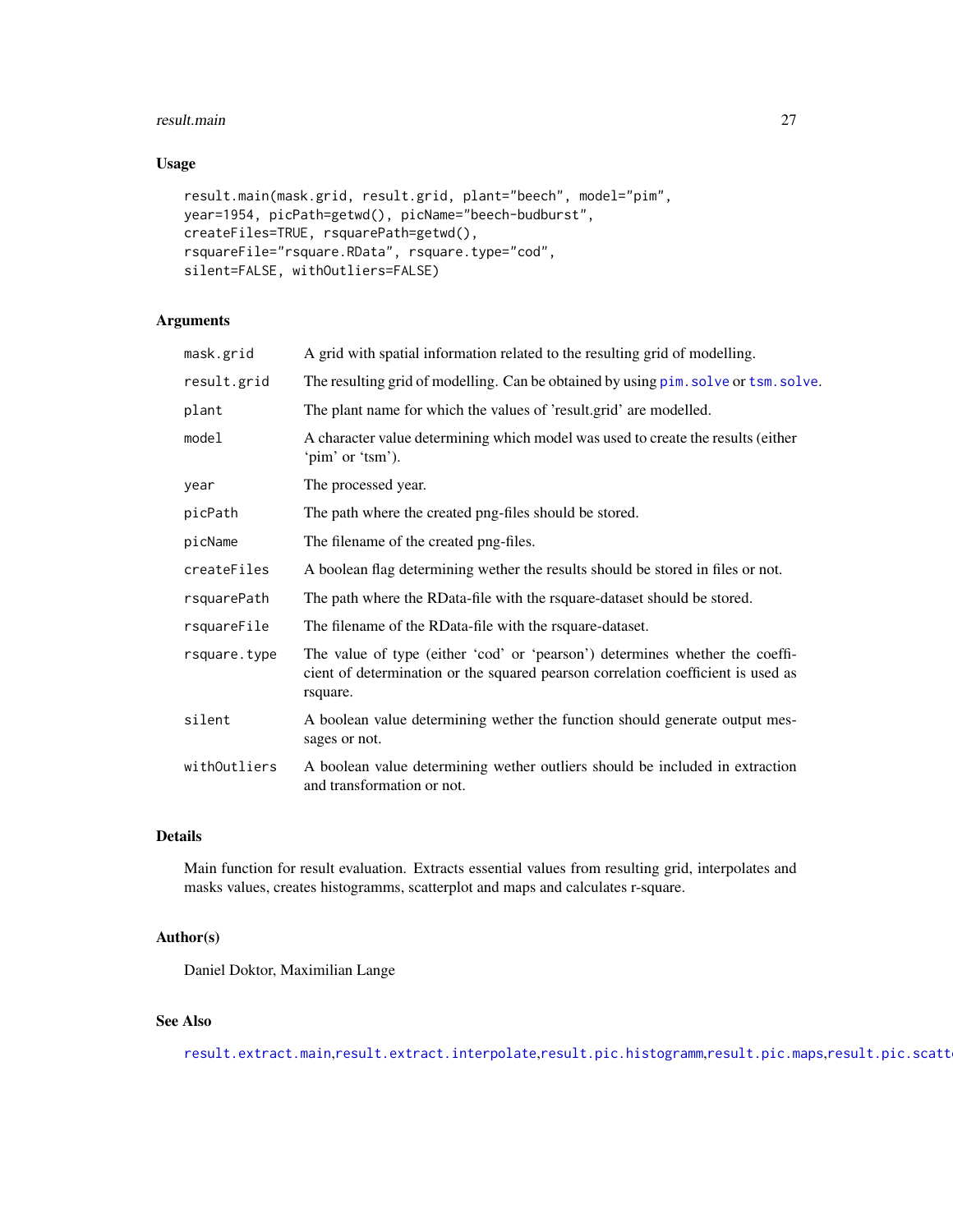### Examples

```
## load preprocessed data
 data(dataFinal)
 ## load spatial information
 data(relatedGrid)
 ## set or load params
 params <- c(0, 0.058326, 0.109494, 0.039178,
-10.34, -0.89, 18.11, -10.03,28.61, 44.49)
 ## apply model
 result <- pim.solve(params, dataFinal, model.no=11,
silent=FALSE, out2File=FALSE)
 ## evaluate resuts
 result.main(mask.grid=relatedGrid,
result.grid=result, plant="beech", model="pim",
year="1952-2009", picPath=getwd(), picName="beech-budburst",
createFiles=FALSE, rsquarePath=getwd(),
rsquareFile="rsquare.RData", rsquare.type="cod",
silent=FALSE, withOutliers=FALSE)
```
<span id="page-27-1"></span>result.pic.histogramm *Histogramm Creation*

### Description

Creates histogramms of results.

#### Usage

```
result.pic.histogramm(values, picPath=getwd(),
picName="budburst-beech", silent=FALSE,
createFile=TRUE)
```
#### Arguments

| values     | The data.frame with result values (can be created with result.extract.main).                 |
|------------|----------------------------------------------------------------------------------------------|
| picPath    | The path where the png-files should be stored.                                               |
| picName    | The name of the created files with the histogramms.                                          |
| silent     | A boolean value determining wether the function should generate output mes-<br>sages or not. |
| createFile | A boolean value determining wether a png-File will be created or not.                        |

### Details

Creates histogramms of results (observed value, modelled value and difference of them).

<span id="page-27-0"></span>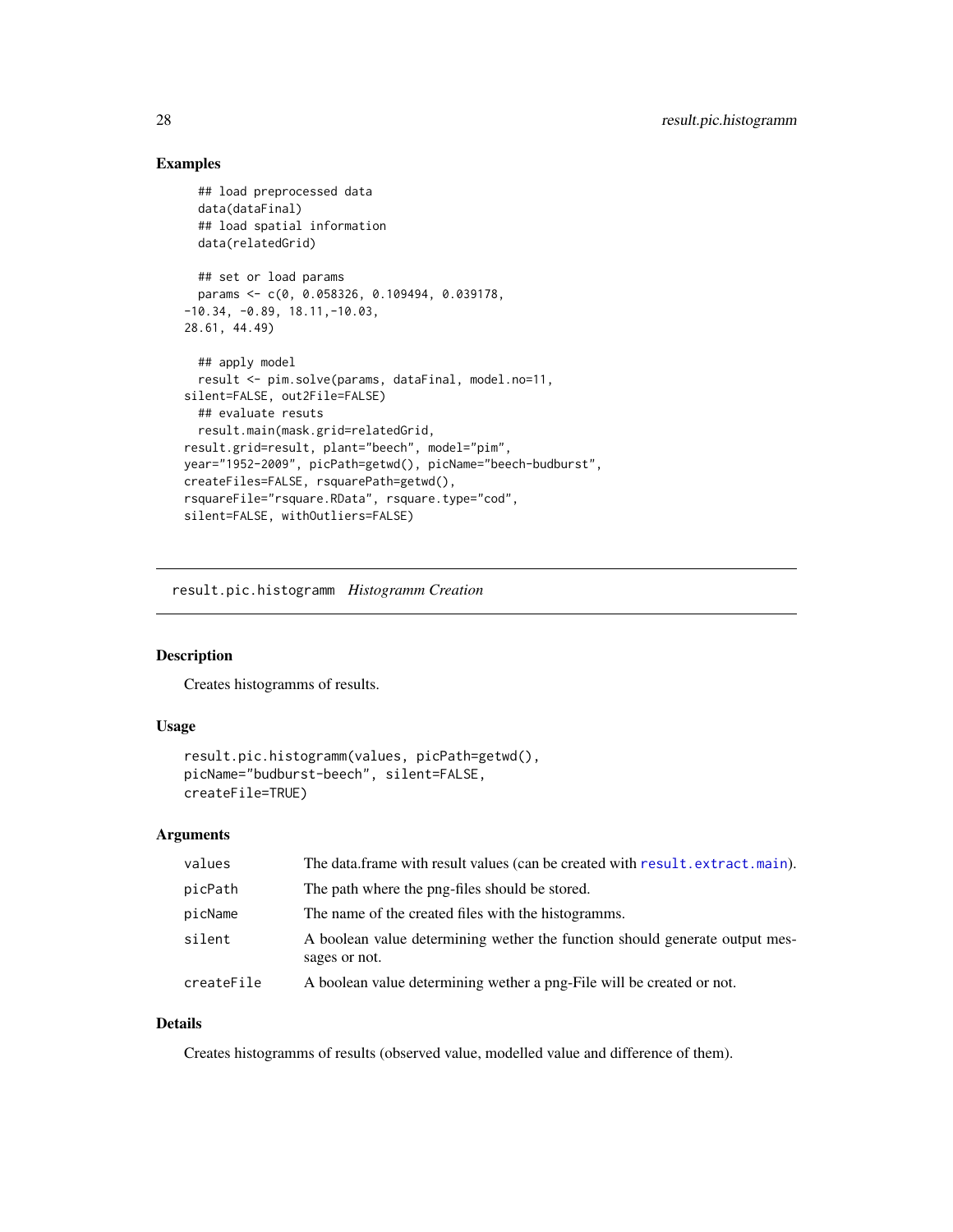```
result.pic.maps 29
```
### Value

Returns nothing but creates histogramms as png-files with given path and filename.

#### Author(s)

Daniel Doktor, Maximilian Lange

#### See Also

[result.extract.main](#page-21-1),[result.main](#page-25-1)

#### Examples

```
## load preprocessed data
 data(dataFinal)
 ## load spatial information
 data(relatedGrid)
 ## set or load params
 params <- c(0, 0.058326, 0.109494, 0.039178,
-10.34, -0.89, 18.11,-10.03,
28.61, 44.49)
 ## apply model
 result <- pim.solve(params, dataFinal, model.no=11,
silent=FALSE, out2File=FALSE)
 ## extract essential results
 result.values <- result.extract.main(
mask.grid=relatedGrid,
result.grid=result, model="pim",
interpolate=FALSE, silent=FALSE)
 ## create histogramm
 result.pic.histogramm(values=result.values,
picPath=getwd(), picName="beech_budburst",
silent=FALSE, createFile=FALSE)
```
<span id="page-28-1"></span>result.pic.maps *Map creation*

#### Description

Creates maps out of results.

#### Usage

```
result.pic.maps(values, picPath=getwd(),
picName="beech-budburst", silent=FALSE,
createFile=TRUE)
```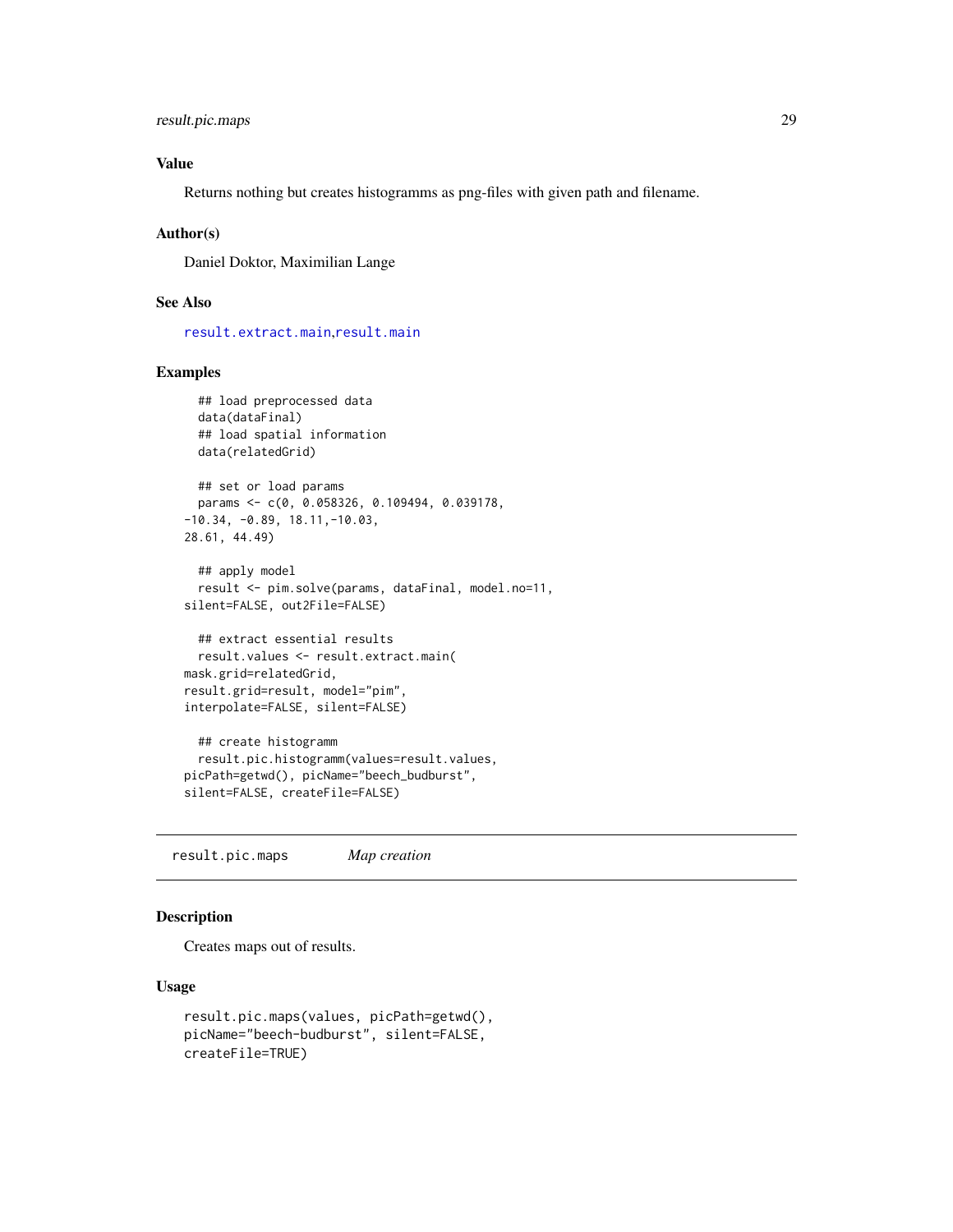#### <span id="page-29-0"></span>**Arguments**

| values     | The data frame with result values (can be created with result. extract. main).               |
|------------|----------------------------------------------------------------------------------------------|
| picPath    | The path where the png-files should be stored.                                               |
| picName    | The name of the created files with the maps.                                                 |
| silent     | A boolean value determining wether the function should generate output mes-<br>sages or not. |
| createFile | A boolean value determining wether a png-File will be created or not.                        |

#### Details

Creates maps out of results.

#### Value

Returns nothing but stores maps as png-files with given path and filename.

#### Author(s)

Daniel Doktor, Maximilian Lange

### See Also

[result.extract.main](#page-21-1),[result.main](#page-25-1)

### Examples

```
## load preprocessed data
 data(dataFinal)
 ## load spatial information
 data(relatedGrid)
 ## set or load params
 params <- c(0, 0.058326, 0.109494, 0.039178,
-10.34, -0.89, 18.11, -10.03,28.61, 44.49)
 ## apply model
 result <- pim.solve(params, dataFinal, model.no=11,
silent=FALSE, out2File=FALSE)
 ## extract essential results
 result.values <- result.extract.main(
mask.grid=relatedGrid,
result.grid=result, model="pim",
interpolate=TRUE, silent=FALSE)
 ## not enough successfully calculated budbursts
 ## replace with examples
 result.values$doy.model <- round(rnorm(n=9,mean=100,sd=20))
```
result.values\$doy.observed <- round(rnorm(n=9,mean=100,sd=20))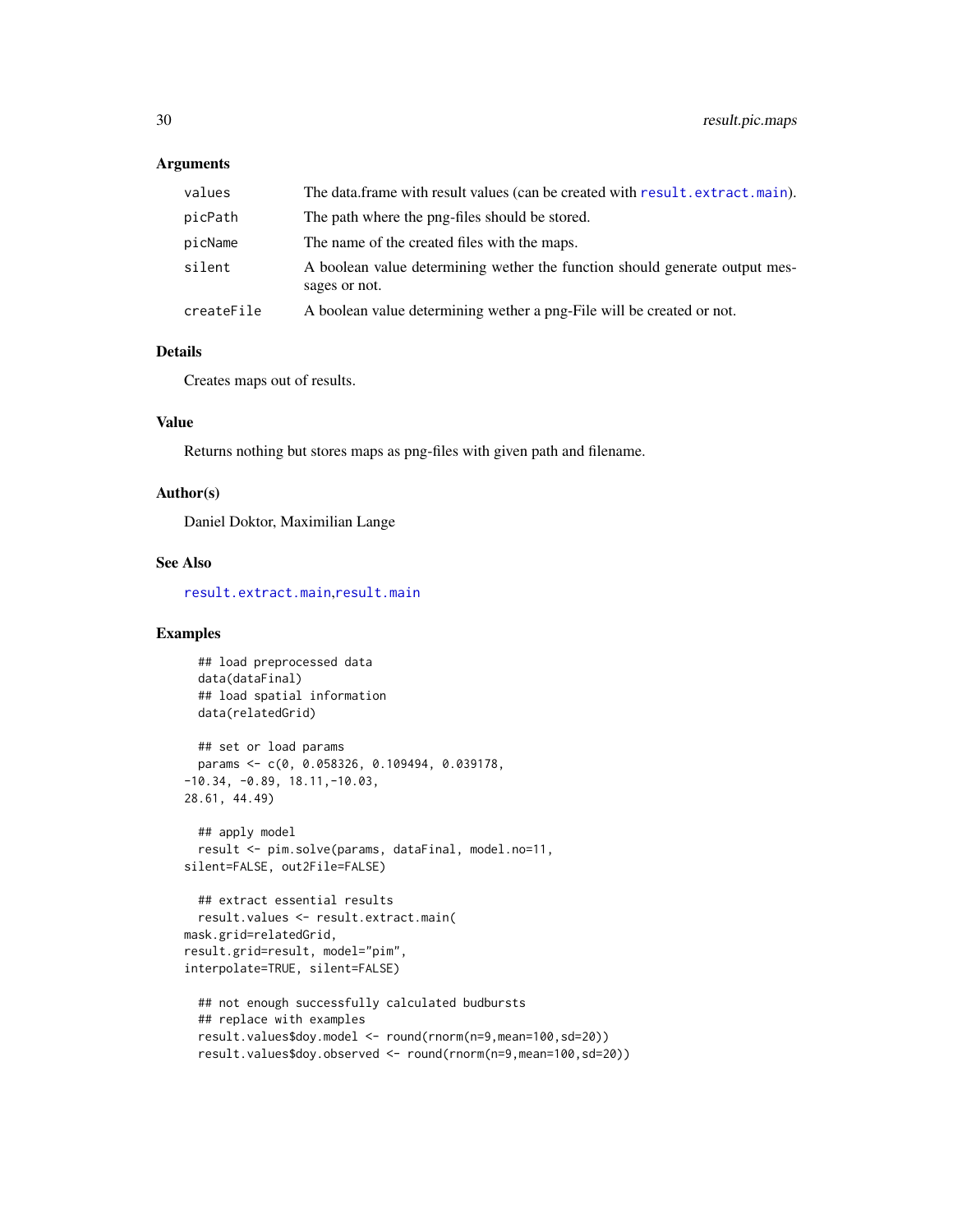```
## create maps
 result.pic.maps(values=result.values,
picPath=getwd(), picName="beech_budburst",
silent=FALSE, createFile=FALSE)
```
<span id="page-30-1"></span>result.pic.scatterplot

*Scatterplot creation*

### Description

Creates a scatterplot out of result values.

### Usage

```
result.pic.scatterplot(values, picPath=getwd(),
picName="beech-budburst", createFile=TRUE)
```
### Arguments

| values     | The values for which the scatterplot should be created.               |
|------------|-----------------------------------------------------------------------|
| picPath    | The path where the png-files should be stored.                        |
| picName    | The name of the created file with the scatterplot.                    |
| createFile | A boolean value determining wether a png-File will be created or not. |

### Details

Creates a scatterplot out of result values. The observed values are shown at the abscissa and the modelled values at the ordinate.

### Value

Returns nothing but stores the scatterplot as png-file with given path and filename.

### Author(s)

Daniel Doktor, Maximilian Lange

### See Also

[result.main](#page-25-1)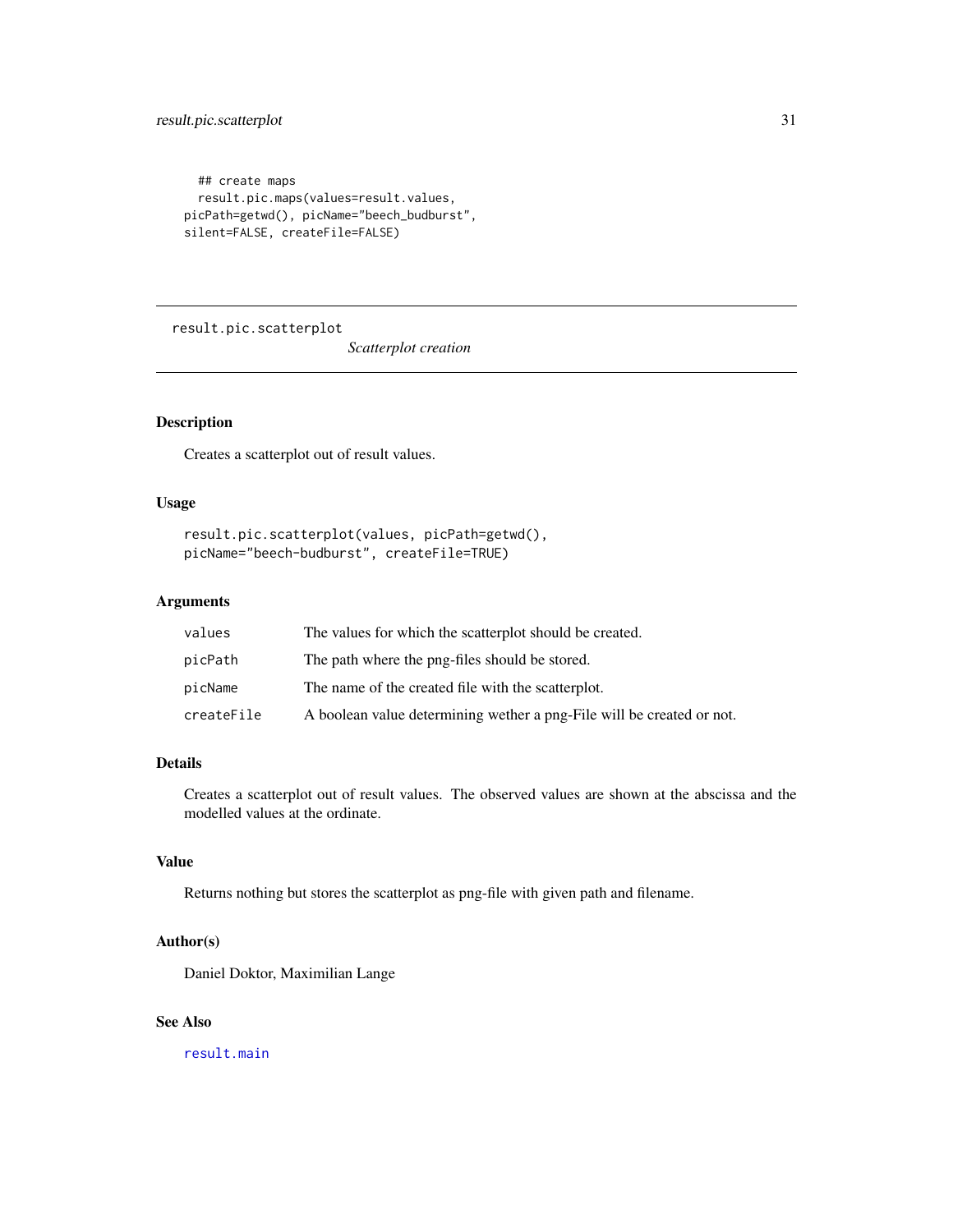### <span id="page-31-0"></span>Examples

```
## load preprocessed data
  data(dataFinal)
  ## load spatial information
  data(relatedGrid)
  ## set or load params
  params <- c(0, 0.058326, 0.109494, 0.039178,
-10.34, -0.89, 18.11,-10.03,
28.61, 44.49)
  ## apply model
  result <- pim.solve(params, dataFinal, model.no=11,
silent=FALSE, out2File=FALSE)
  ## extract essential results
  result.values <- result.extract.main(
mask.grid=relatedGrid,
result.grid=result, model="pim",
interpolate=FALSE, silent=FALSE)
  ## create scatterplot
  result.pic.scatterplot(values=result.values,
picPath=getwd(), picName="beech_budburst",
```

```
createFile=FALSE)
```
<span id="page-31-1"></span>result.rsquare *R-square calculation.*

### Description

Calculates the r-square value of a model.

### Usage

```
result.rsquare(values, type="cod")
```
#### Arguments

| values | A list containing the modelled (doy, model) and the observed (doy, observed) val- |
|--------|-----------------------------------------------------------------------------------|
|        | ues.                                                                              |
| tvpe   | The value of type (either 'cod' or 'pearson') determines whether the coefficient  |
|        | of determination or the squared pearson correlation coefficient is calculated.    |

### Details

Calculates the r-square value of modelled values with given observed values.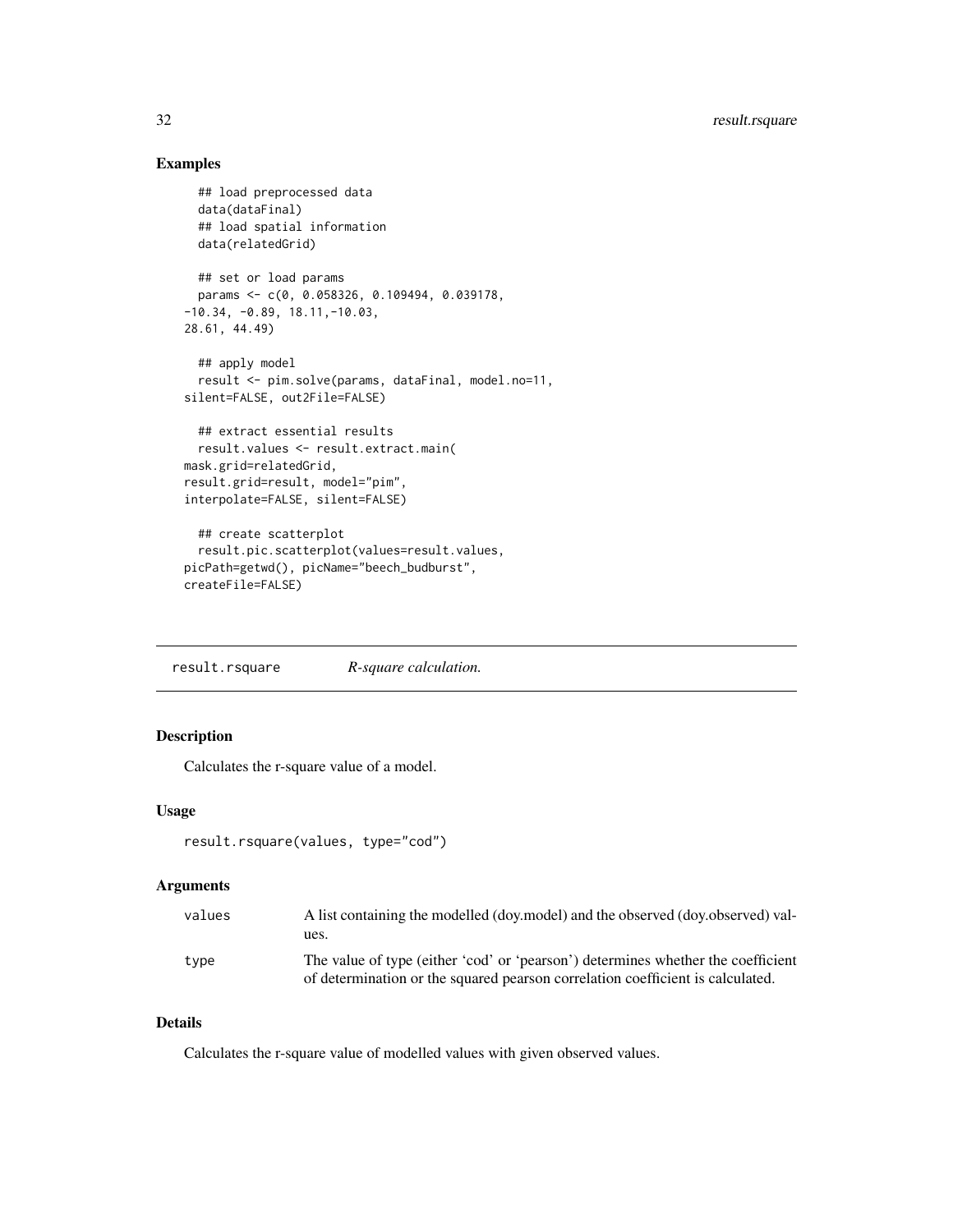### <span id="page-32-0"></span>temperatures 33

### Value

The r-square as numeric value.

#### Author(s)

Daniel Doktor, Maximilian Lange

#### See Also

[result.main](#page-25-1)

#### Examples

```
modelled <- c(100,102,98,97,96)
observed <- rep(100,5)
values <- list(doy.model=modelled, doy.observed=observed)
result.rsquare(values, type="cod")
```
<span id="page-32-1"></span>temperatures *Temperature data*

### Description

This dataset contains interpolated temperature data based on data obtained from WebWerdis, the Web-based weather request and distribution system of the German Weather Service (DWD). The interpolation was done via external drift kriging provided by the 'gstat' package.

#### Usage

data(temperatures)

#### Format

A matrix containing 4 years (366 days) of temperature data at 9 different locations given by [relatedGrid](#page-19-1).

### Source

WebWerdis (DWD)

#### References

Krige, D.G., 1951. A statistical approach to some basic mine valuation problems on the witwatersrand. Journal of the Chemical, Metallurgical and Mining Society of South Africa 52, 119-139. Pebesma, E.J., 2004. Multivariable geostatistics in S: the gstat package. Computers & Geosciences 30, 683-691.

#### See Also

[relatedGrid](#page-19-1)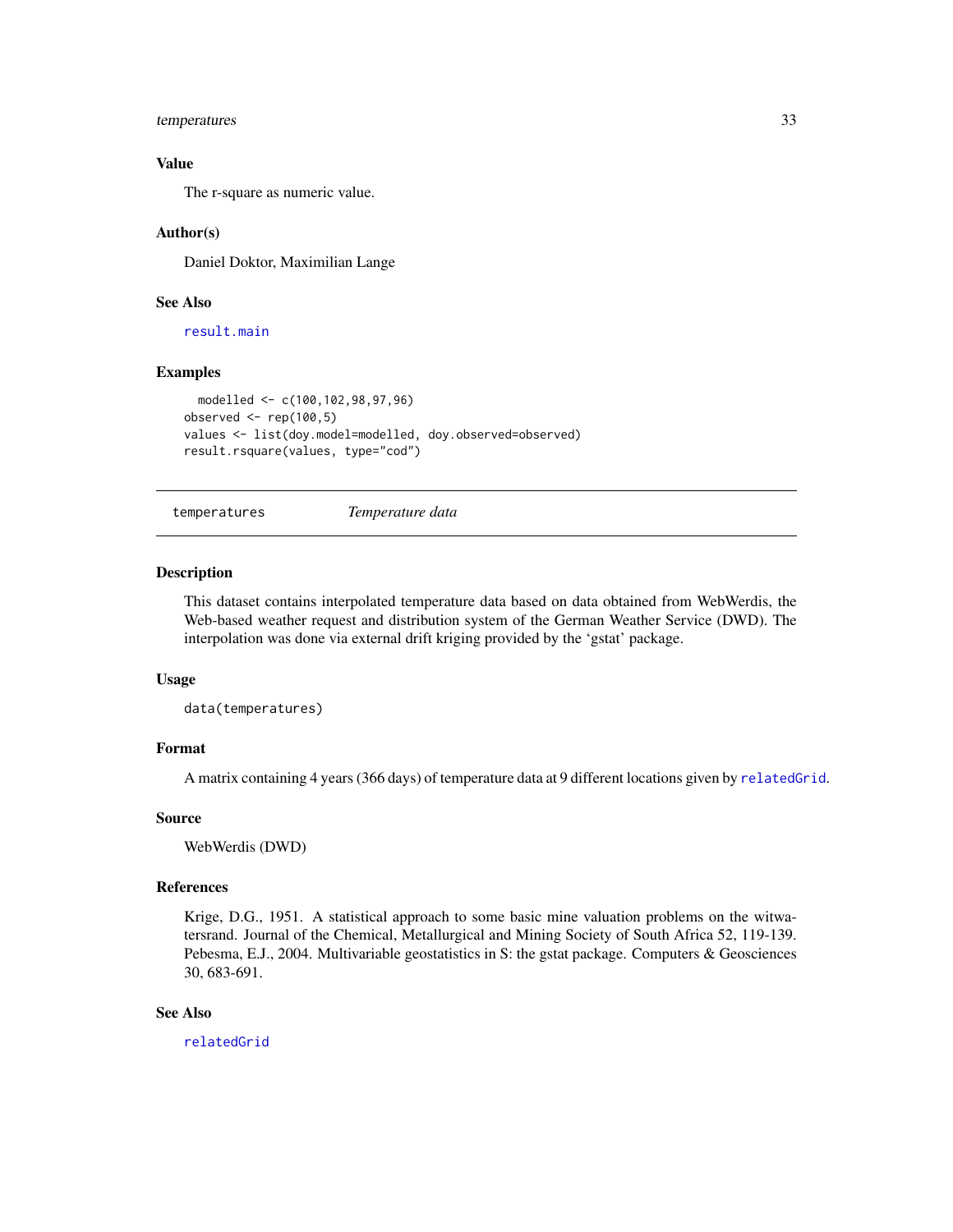<span id="page-33-1"></span><span id="page-33-0"></span>

#### Description

Applies a temperature-sum-model to a given dataset.

#### Usage

tsm.solve(params, data, silent=FALSE, out2File=FALSE)

#### Arguments

| params   | The parameters for the temperature-sum-model as list or vector with following<br>order: $T_b$ , $F^*$ . $T_b$ is the threshold temperature. Above this value, temperatures<br>are summed for calculating the development rate. $F^*$ is the threshold develop-<br>ment rate. If the development rate reached this threshold, the phase occurs.                     |
|----------|--------------------------------------------------------------------------------------------------------------------------------------------------------------------------------------------------------------------------------------------------------------------------------------------------------------------------------------------------------------------|
| data     | A dataset containing the station ID, the station geographic and the Gauss-Krueger-<br>coordinates of the station, the altitude of the station, the year and the julian<br>day of the budburst and the leaf colouring, outlier information for budburst and<br>leafcolouring and temperature data for modelling. Can be created by using the<br>function data.main. |
| silent   | A boolean value determining wether the function should generate output mes-<br>sages or not.                                                                                                                                                                                                                                                                       |
| out2File | A boolean value determining wether the output will be stored in log-files.                                                                                                                                                                                                                                                                                         |

#### Details

Applies a temperature-sum-model with given parameters to a given dataset.

#### Value

A dataset containing the values of the origin dataset and additionally the modelled budburst days.

#### Author(s)

Daniel Doktor, Maximilian Lange

### References

Menzel, A. (1997). Phaenologie von Waldbaeumen unter sich aendernden Klimabedingungen - Auswertung der Beobachtungen in den Internationalen Phaenologischen Gaerten und Moeglichkeiten der Modellierung von Phaenodaten. Thesis. Forstwissenschaftliche Fakultaet der Uni Muenchen. Muenchen, Universitaet Muenchen.

### See Also

[data.main](#page-13-1)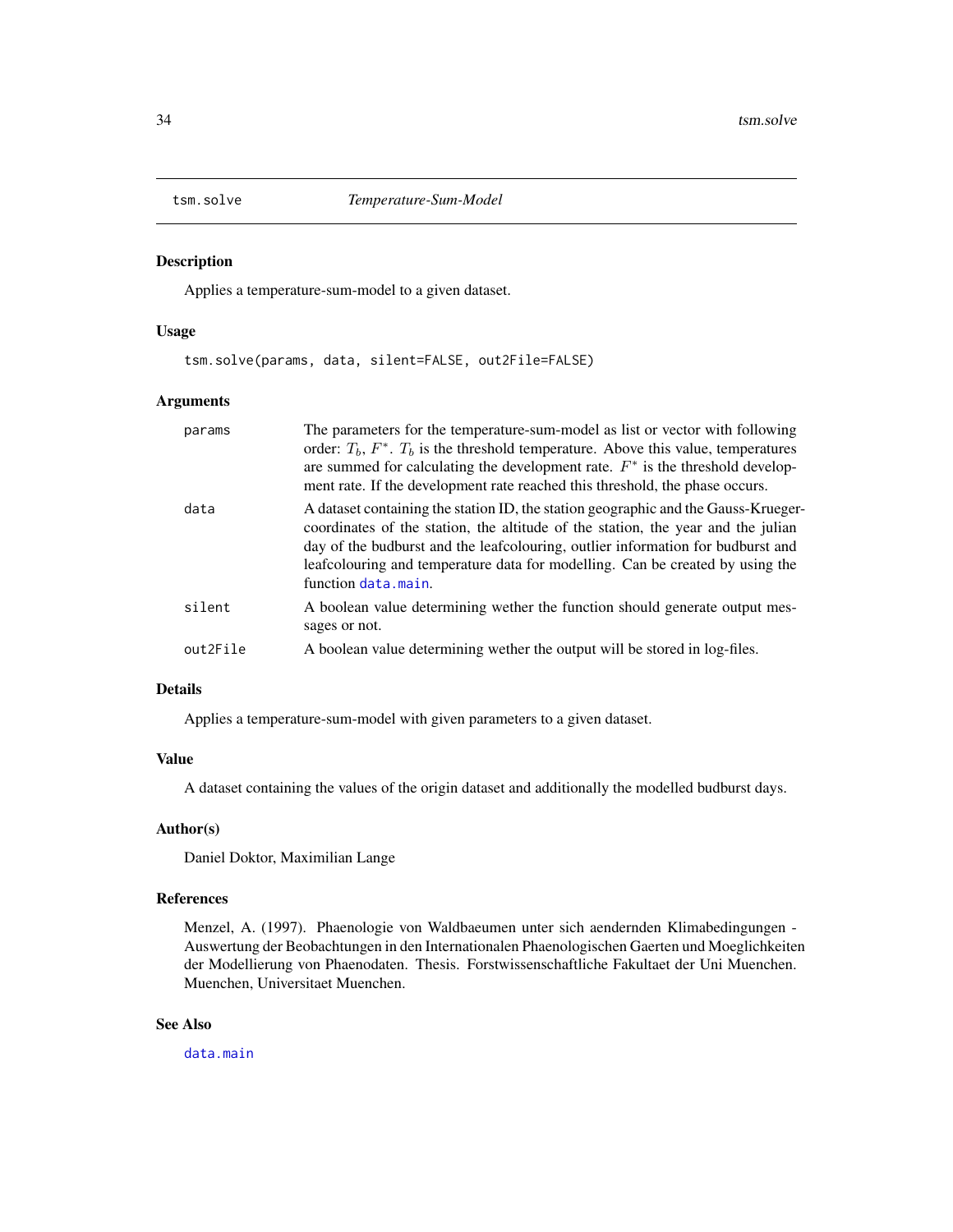### <span id="page-34-0"></span>util.geoco2gk 35

### Examples

```
## load preprocessed data
 data(dataFinal)
 ## set or load params
 params <-c(0, 100)## apply model
 result <- tsm.solve(params, dataFinal,
silent=FALSE, out2File=FALSE)
```
util.geoco2gk *Geographic coordinates to Gauss-Krueger-Coordinates*

### Description

Converts geographic coordinates to Gauss-Krueger-Coordinates.

### Usage

```
util.geoco2gk(x,y, meridian=4)
```
#### Arguments

|          | A vector of longitudes to transform.                   |
|----------|--------------------------------------------------------|
|          | A vector of latitudes to transform.                    |
| meridian | The referenced meridian for Gauss-Krueger-Coordinates. |

### Details

Converts geographic coordinates (longitude, latitude) to Gauss-Krueger-Coordinates ('Rechtswert', 'Hochwert') referenced by a given meridian.

### Value

A matrix containing the the 'Rechtswert' of the Gauss-Krueger-Coordinates in its first column and the 'Hochwert' in its second column.

### Author(s)

Daniel Doktor, Maximilian Lange

### Examples

 $x \leq -c(51.3, 54.7)$  $y \leq c(12.3, 13.5)$  $g$ k.xy <- util.geoco2g $k(x, y, 4)$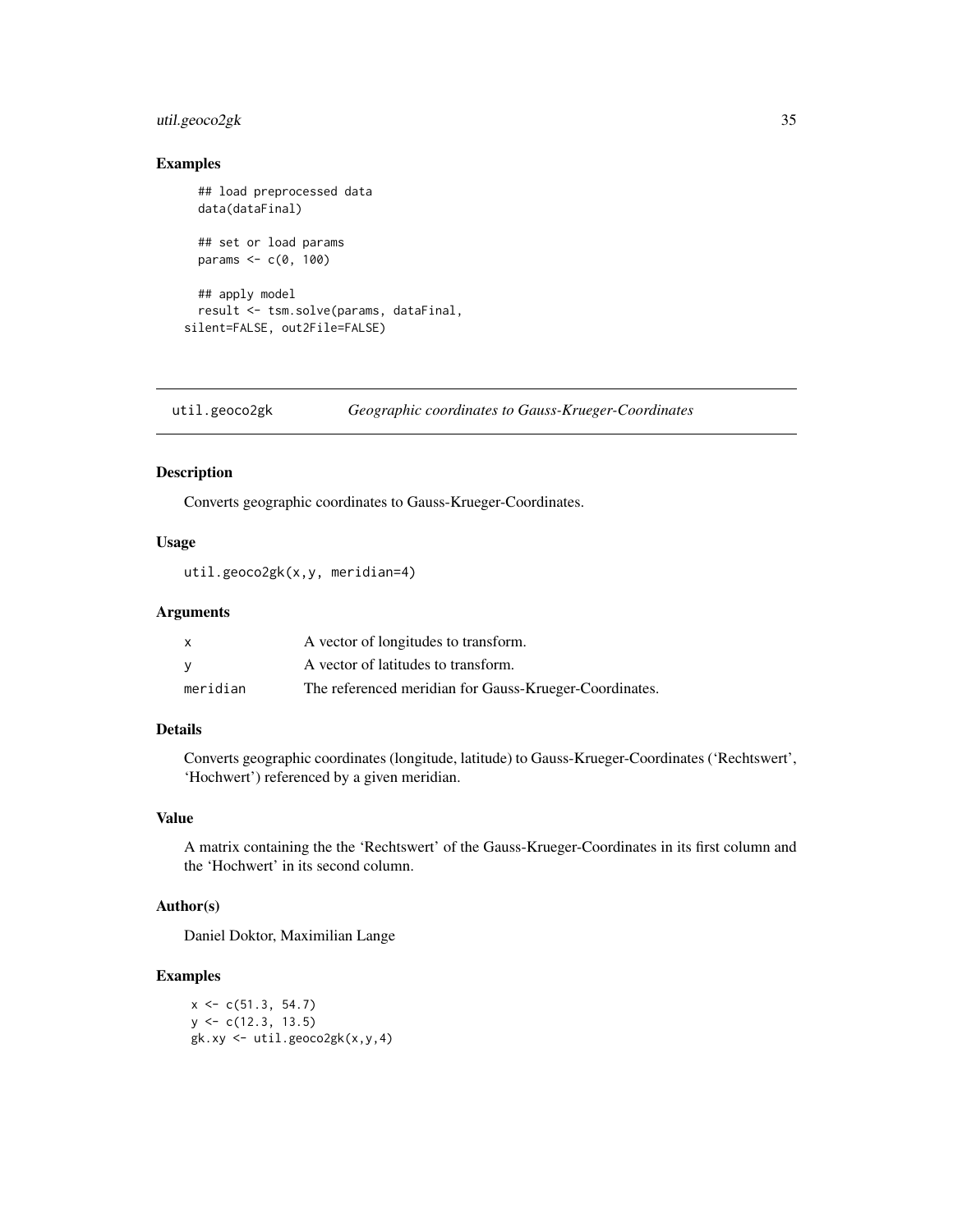<span id="page-35-0"></span>util.isLeapYear *Leap year check*

### Description

Checks wether a given year is a leap year or not.

### Usage

```
util.isLeapYear(year)
```
### Arguments

year A year or vector of years to check.

#### Details

This function checks wether a year (yyyy) is a leap year or not.

### Value

Returns a boolean vector determining wether the given years are leap years (TRUE) or not (FALSE).

### Author(s)

Daniel Doktor, Maximilian Lange

### Examples

util.isLeapYear(2000:2012)